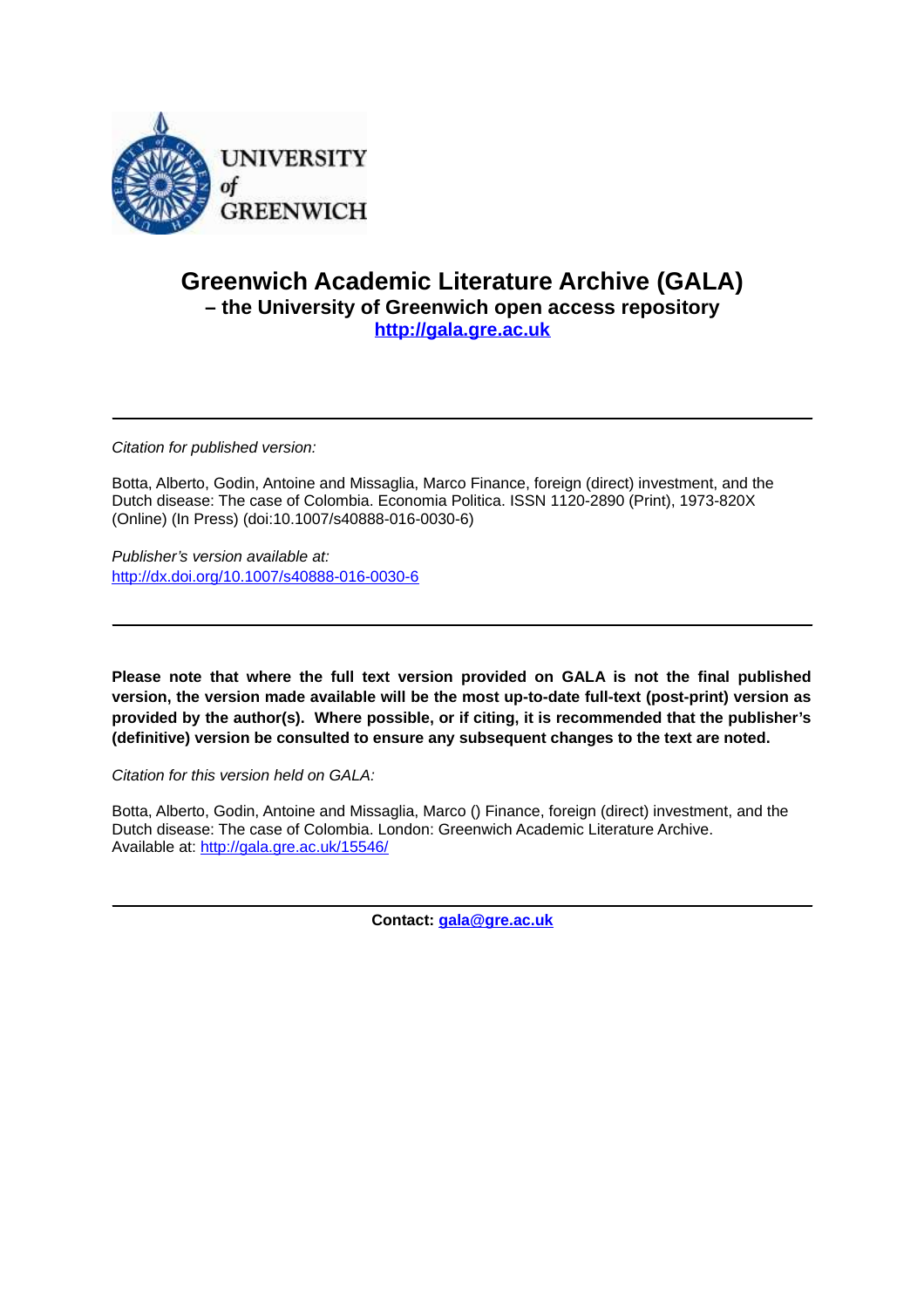# **Finance, Foreign (Direct) Investment and Dutch Disease: the Case of Colombia**

Alberto Botta<sup>1</sup>, Antoine Godin<sup>2</sup> and Marco Missaglia<sup>3</sup>

# **Acknowledgments**

We thank Diego Guevara, Miguel Uribe, Stephen Kinsella for their valuable comments. All errors remaining are ours. The authors gratefully acknowledge funding support of the Institute for New Economic Thinking.

# **Abstract**

In recent years Colombia has grown relatively rapidly, but it has been a biased growth. The energy sector (the *locomotora minero-energetica*, to use the rhetorical expression of President Juan Manuel Santos) grew much faster than the rest of the economy, while the manufacturing sector registered a negative rate of growth. These are classic symptoms of the well-known 'Dutch disease', but our purpose here is not to establish whether the Dutch disease exists or not, but rather to shed some light on the financial viability of several, simultaneous dynamics:

(i) the existence of a traditional Dutch Disease being due to a large increase in mining exports and a significant exchange rate appreciation,

(ii) a massive increase in foreign direct investment (FDI), particularly in the mining sector,

(iii) a rather passive monetary policy, aimed at increasing purchasing power via exchange rate appreciation,

(iv) more recently, a large distribution of dividends from Colombia to the rest of the world and the accumulation of mounting financial liabilities.

The paper will show that these dynamics constitute a potential danger for the stability of the Colombian economy. Some policy recommendations are also discussed.

*Keywords*: Colombia; Dutch disease; balance of payments

*Subject classification codes*: F40, F21, F32

 $\overline{a}$ 

<sup>&</sup>lt;sup>1</sup> Greenwich Political Economy Research Center, Department of International Business and Economics, Business School, University of Greenwich

<sup>&</sup>lt;sup>2</sup> Kingston University, a.godin@kingston.ac.uk

<sup>3</sup> Departamento de Desarrollo, Ambiente y Territorio, FLACSO (Facultad Latinoamericana de Ciencias Sociales), Ecuador: mmissaglia@flacso.edu.ec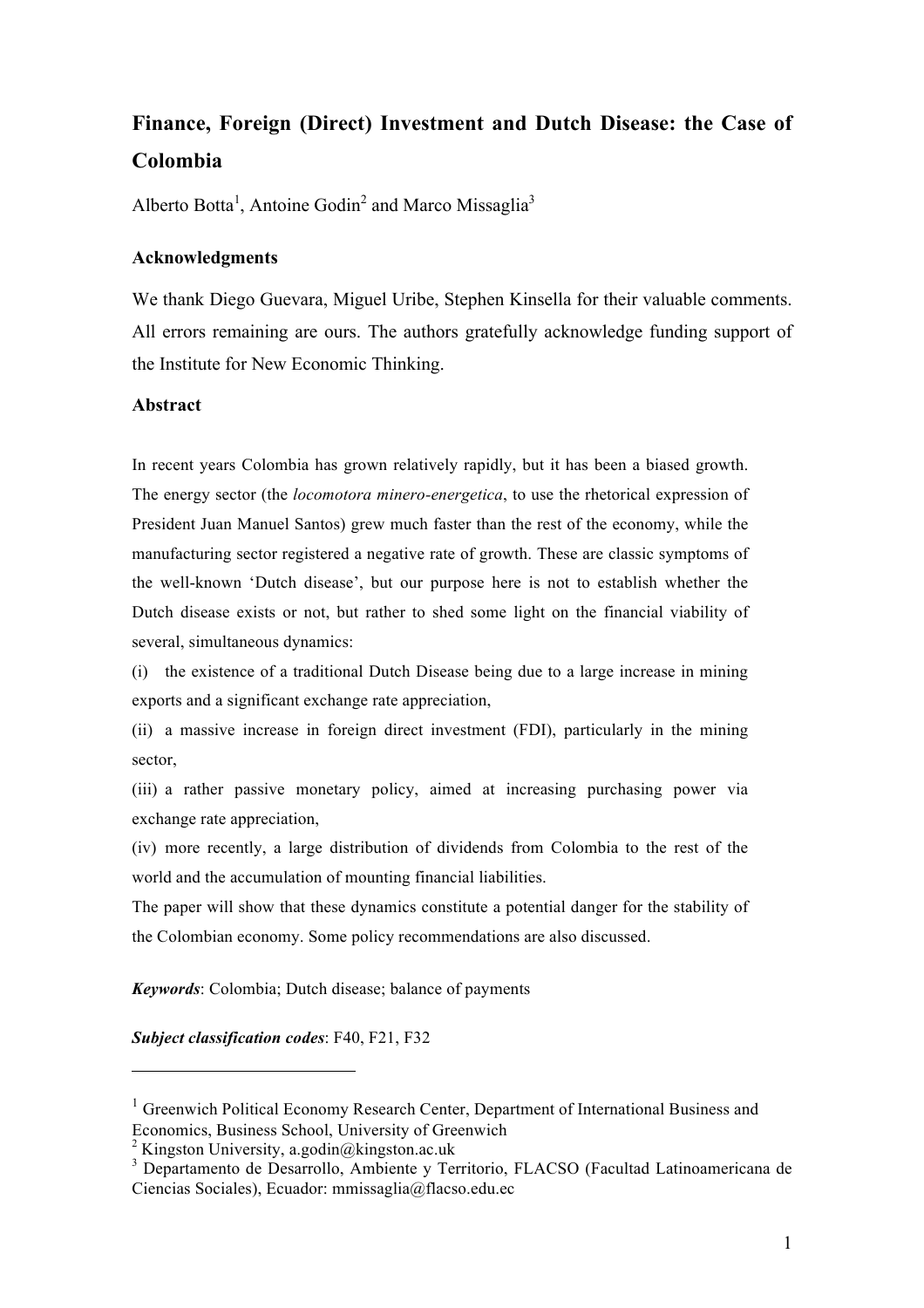# **1. Colombia: a bonanza for international investors?**

Since 2011, CIVETS has stood out as the new buzz word circulating among financial operators and possibly as a form of dogma in the near future. In the jargon of financial markets, this term is nothing but the acronym of six developing countries<sup>1</sup> on which international investors should speculate, in search of high (and safe?) returns.

Most observers believe that recent macroeconomic data fully confirm optimistic perspectives on Colombia. In 2013, The Economist Intelligence Unit (EIU) portrayed Colombia as a ' […] success story [which] is now one of the most open and most business-friendly countries in Latin America [...and in which] new opportunities are opening up for foreign investors, particularly in hydrocarbons and mining, construction, and electricity, and there is free-trade access to the US market' (2013, p. 8).

Park Madison Partners (PMP), a New York based business leader in the real estate sector, acknowledges Colombian achievements as being due to "sound" macroeconomic management of the economy. According to PMP, fiscal discipline and a successful inflation-targeting monetary policy have contributed towards creating a stable macroeconomic environment together with persistently positive growth rates, even in the wake of the most recent worldwide financial crisis, $<sup>2</sup>$  see figure 1 (left-hand</sup> side). PMP further notes that Colombian monetary authorities have wisely decided not to obstruct any market-driven appreciation of the Colombian peso, in order to reassure foreign investors regarding the political commitment to avoid market distortions and policy-induced exchange rate risks.<sup>3</sup> Thanks to such policies Colombia is now characterized by 'a vibrant and developing capital market [...and the above] attractive fundamentals also create significant opportunities in the real estate (PMP, 2013, p. 12).' The increasing net inflow of capital observed in the Balance of Payment (figure 1, righthand side) would seem to confirm Colombia's bright future.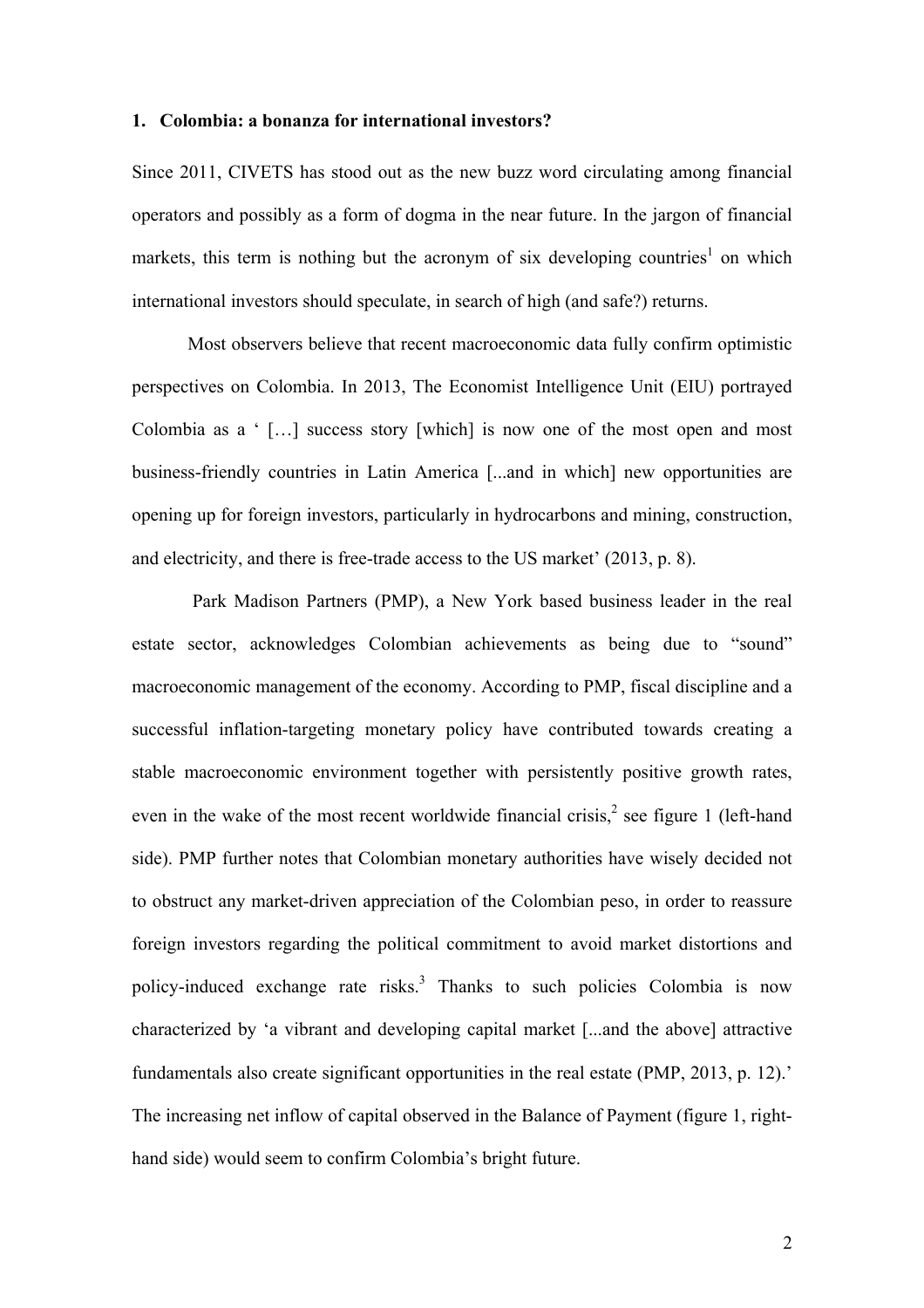

*Figure 1 ‐ Annual real GDP growth (left), Balance of Payments surplus (right). Source: DANE.*

The above reports and recent analyses by the Colombian government<sup>4</sup> create the impression of a perfectly sound economy enjoying high and stable growth. In this paper, we argue that this apparent situation has a much broader aspect and such seemingly good performances hide more disturbing processes. On the one hand, past and prospected macroeconomic records have largely depended on – and indeed will continue to hinge upon – the increasing exploitation of Colombian natural resources, as well as high commodity prices on international markets. On the other hand, and perhaps more fundamentally, a dangerous process is currently unfolding within the Colombian economy, i.e. a dependence on foreign capital inflow to support a surprisingly high current account deficit.<sup>5</sup> We believe these facts may pose serious challenges to Colombian development in the near future.

International and domestic institutions have shared some of the above concerns. OECD (2013), for instance, explicitly points out the *relative*, and at times absolute, contraction of the non-resource-based tradable good sector with respect to the energy and mining industry. In a working paper published by the Central Bank, Ojeda et al. (2014) elaborate on a DSGE model to assess the effects of a natural resource boom in the context of a three-sector small open economy. Both analyses share the description of structural (sectorial) changes in the Colombian economy, which follow the lines of a standard Dutch disease phenomenon. In a nutshell, the expansion of the energy sector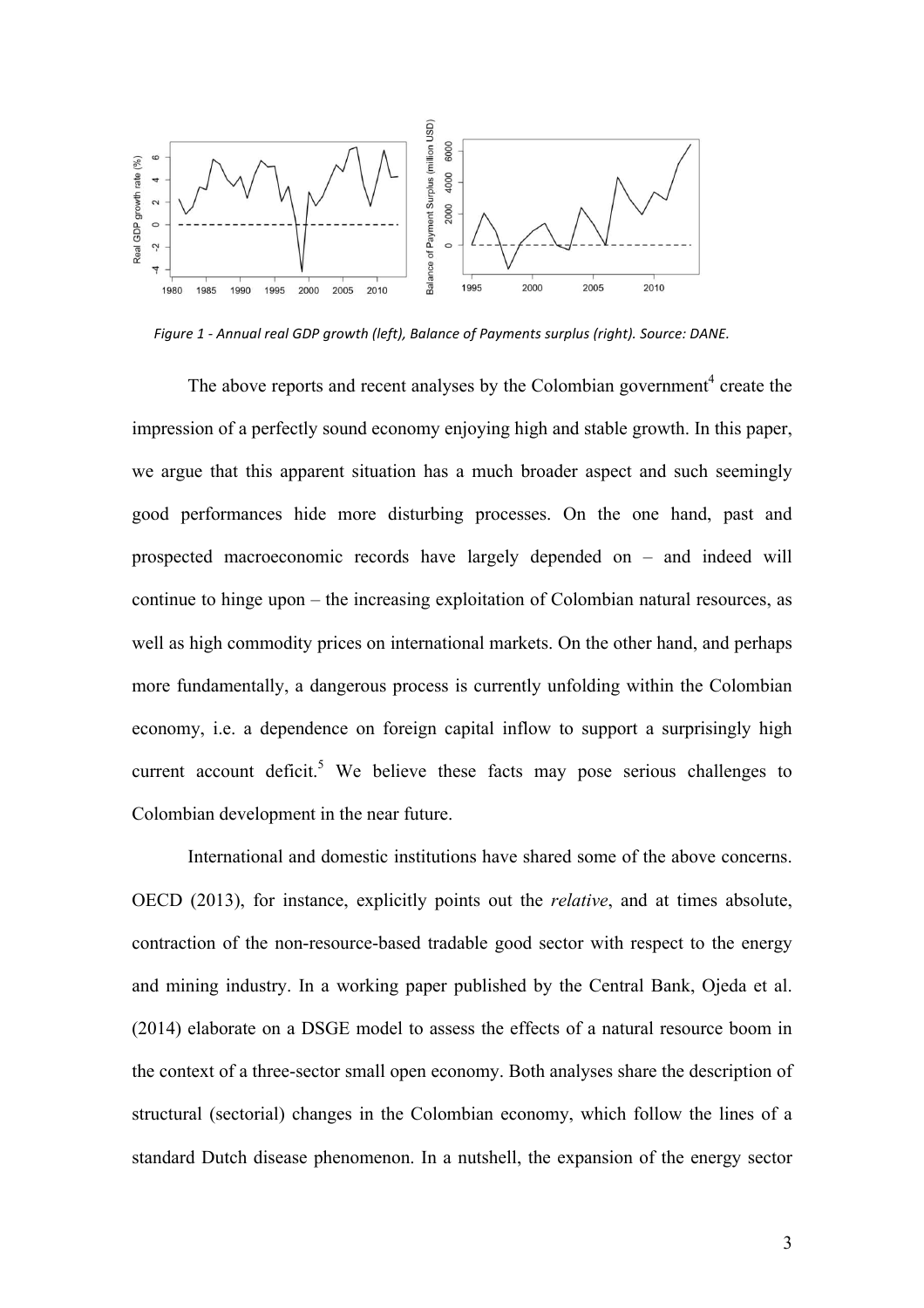and the ensuing foreign revenue windfall first raise domestic expenditures and lead to a *real* exchange rate appreciation. This, in turn, makes domestic manufacture less profitable and less attractive for investment, thus downsizing it. The two papers conclude with similar policy implications. For example, they advise for counter-cyclical fiscal policies in order to cut expenditures and soften real exchange rate appreciation. The focus of this paper is different. We do not want to establish whether there is Dutch disease in Columbia or not. Rather, we claim that, on top of the long-run dynamics traditionally associated with a Dutch disease (i.e. de-industrialization, exchange rate appreciation etc.), Colombia is experimenting unsustainable medium to long run financial dynamics related to the Dutch disease impacts on the balance of payments. For this reason, we will concentrate our analysis on the dynamics observed in the balance of payments components, namely the trade balance, the net factor payments and the Foreign Direct Investment (FDI) flows.

The astonishing expansion of the energy and mining industry in Colombia mostly relies on FDI targeting the sector. The object of this paper is to check whether such a boom might give rise to financial fragility (boom-and-bust cycles) and a deterioration of growth prospects. The fundamental mechanics of what we are suggesting are as follows. Mounting FDI inflow leads to net positive inflow of (foreign) capital and, in a flexible exchange rate regime, to *nominal* (and real) appreciation of the domestic currency. At first, such an appreciation jeopardizes Colombian manufacture's competitiveness and exports, thus inducing considerable manufactured goods trade deficits and some de-industrialization. $6$  On top of this, the exchange rate nominal appreciation attracts short-term portfolio investments, thus further appreciation, further de-industrialization and mounting foreign debt. Eventually, the repatriation of profits accruing to foreign investors in the energy sector (as well as the growing manufacturing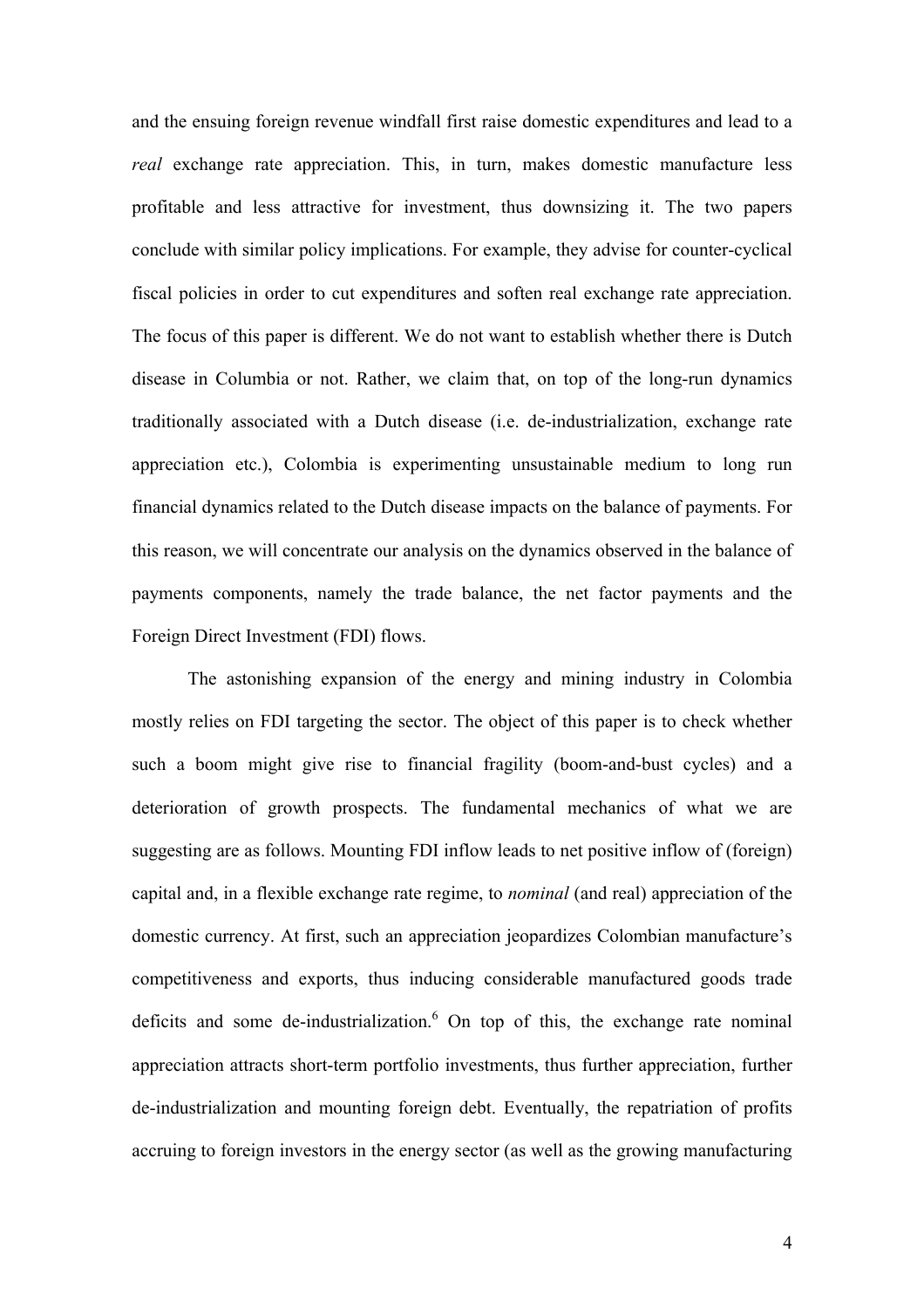trade deficit) leads to a deterioration in the current account such that the overall balance of payments may turn negative. The 'boom' turns into a 'bust' and, without central bank's interventions, the exchange rate depreciates. Such medium run cyclical dynamics may be detrimental to long-run growth because it is likely to reduce (both directly and indirectly) the share of manufacture in total GDP and manufacturing constitutes, *à la* Kaldor, the ultimate source of labor productivity growth and long-run development. Our purpose, and let us assert this point, is thus to establish whether this Colombian pattern of growth is macroeconomically viable and sustainable in the medium to long run.

Section 2 briefly outlines the abundant literature on Dutch disease, to make it clearer what we are (and what we are not) discussing. Section 3 provides evidence supporting the idea that Colombia is currently experiencing a de-industrialization process. Section 4 continues the analysis by observing some interesting macroeconomic features of the current Colombian pattern of growth. In particular, we look at changes in the sectorial destination of Foreign Direct Investments and at the decoupling in the dynamics of the current account and trade balance. Section 5 recapitulates our findings and describes briefly the risks associated with such a pattern. To emphasize these risks and make them more evident, we provide a scenario analysis, assessing the financial stability of the processes currently unfolding in the Colombian economy. We conclude discussing some policy options.

## **2. Dutch disease in a nutshell**

Dutch disease is a well-known issue in the field of development economics. According to the original contribution by Corden and Neary (1982), it refers to the structural consequences of a change in the sectorial composition of an economy, i.e. the relative and absolute reduction in the manufacturing sector's participation to GDP, due to a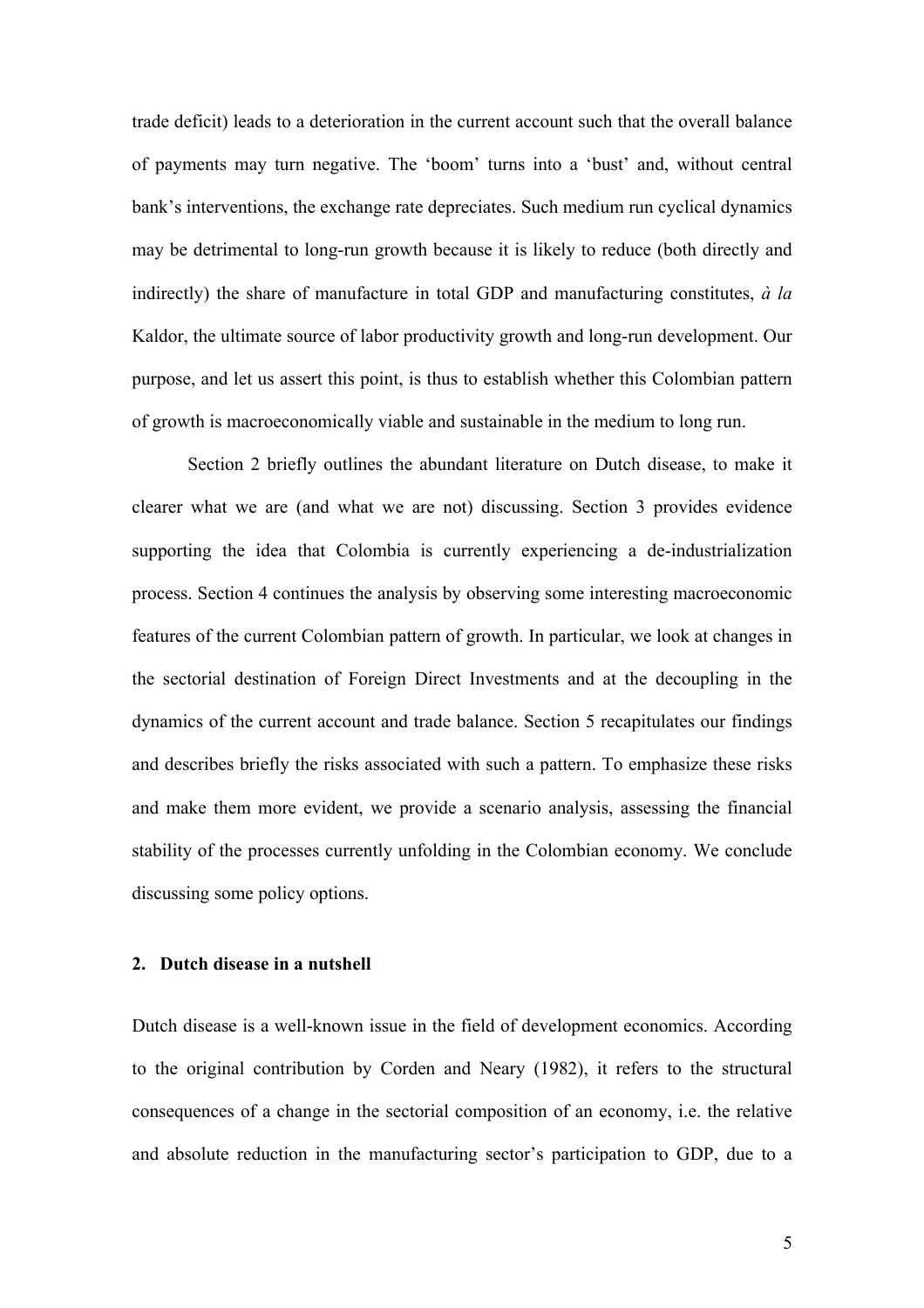boom in the use of domestic natural resources. The traditional literature on this topic describes the Dutch disease as a real-side phenomenon, taking place through real-side mechanisms. In particular, a shock such as a sudden technological innovation in the energy sector,<sup>7</sup> the discovery of new natural resource endowments, and/or rising international prices of primary commodities, tends to raise domestic expenditures and alter domestic relative prices against the non-traditional tradable sector. Such a real exchange rate appreciation in turn reduces the viability and profitability of the manufacturing sector. In a general equilibrium framework, while both the energy and services sectors may expand, the manufacturing sector producing non-traditional tradable goods will shrink.

While it is worth studying such structural changes on their own, they are even more important if they entail consequences on the long-run growth potential of the economy. Indeed, several studies interpret the Dutch disease as the main source of a natural resource curse, i.e. the general disappointing economic performance of natural resource-rich countries compared to natural resource-poor economies (see Sachs and Warner, 1995, 2001). In this regard, the core point of the Dutch disease-natural resource curse nexus lies in the growth-enhancing properties generally attributed to manufacturing, with respect to the energy sector and services (see Sachs and Warner, 1995 and 1999; Ros, 2001; Ha-Joon Chang, 2010), so that the real wage, the profit rate and labor productivity growth may be simultaneously higher in a sufficiently large manufacturing-based economy with respect to countries specializing in nonmanufacturing and non-tradable sectors (Ros, 2001; Botta, 2010).<sup>8</sup>

Regardless of the specific mechanisms at work and their theoretical or empirical character, all these analyses share the common aspect of being real side studies without a well-defined macroeconomic framework based on national accounting. In a way, they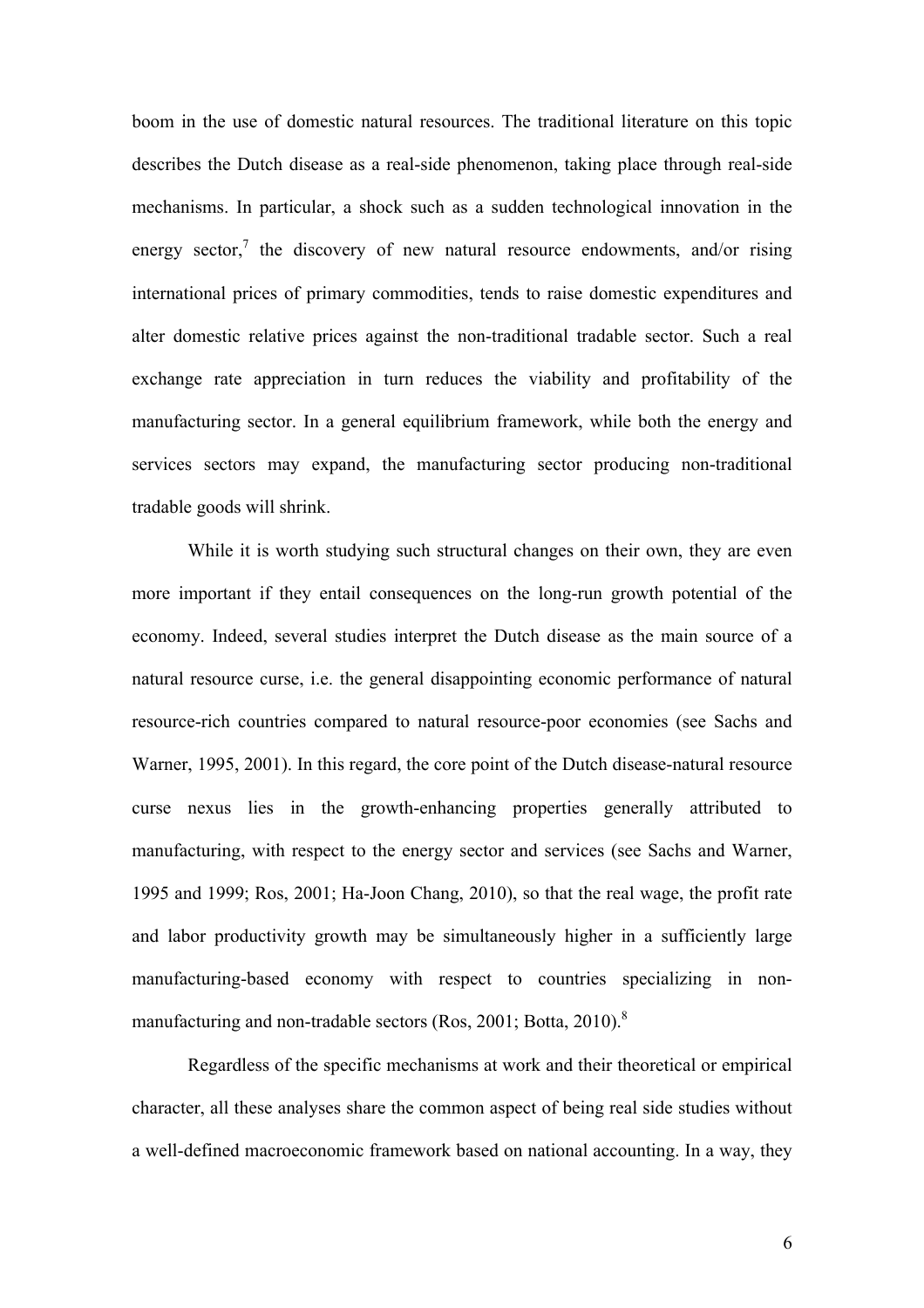follow the original contribution of Corden and Neary (1982, p.825) by 'ignoring the monetary implications' of natural resource booms and the ensuing structural changes, i.e. the effects such events may trigger on the external balance and financial solidity of the economies under observation. Sachs and Warner (1995, 1999), for instance, assume the current account of the balance of payments to be always in equilibrium thanks to natural resource 'manna' counterbalancing trade deficits arising from increased imports of tradable goods. Gylfason, Herbertsson, and Zoega (1999) assume an exogenous trade surplus in order to meet interest payments on a given and constant stock of foreign debt. When capital movements and financial transactions are considered (see Mansoorian, 1991), they are formalized in a perfect foresight infinite horizon framework, in which international borrowing and accumulating foreign debt today are repaid through expanding manufacturing productions, increasing domestic savings and rising current account surpluses tomorrow.<sup>9</sup> Accordingly, in these models, boom-and-bust cycles linked to mounting foreign debts are ignored by assumption, even though they may represent relevant ways in which natural resource booms may influence long-run economic dynamics (Manzano and Rigobon, 2001).

Our contribution aims to fill this gap. In this sense, it draws illumination and insight from two previous works by Dutt (1997) and Taylor (2004). Dutt (1997) emphasizes that incoming FDI may induce detrimental effects on the catching up process of developing economies, depending on the productive sector targeted by FDI. Taylor (2004, chapter 12) describes the cyclical boom-and-bust dynamics, which are possibly set in motion by temporary capital inflows in developing economies. Our paper represents an attempt to put these two perspectives together in order to assess the macroeconomic instability and external vulnerability possibly originating from the FDIinduced Colombian Dutch disease.<sup>10</sup>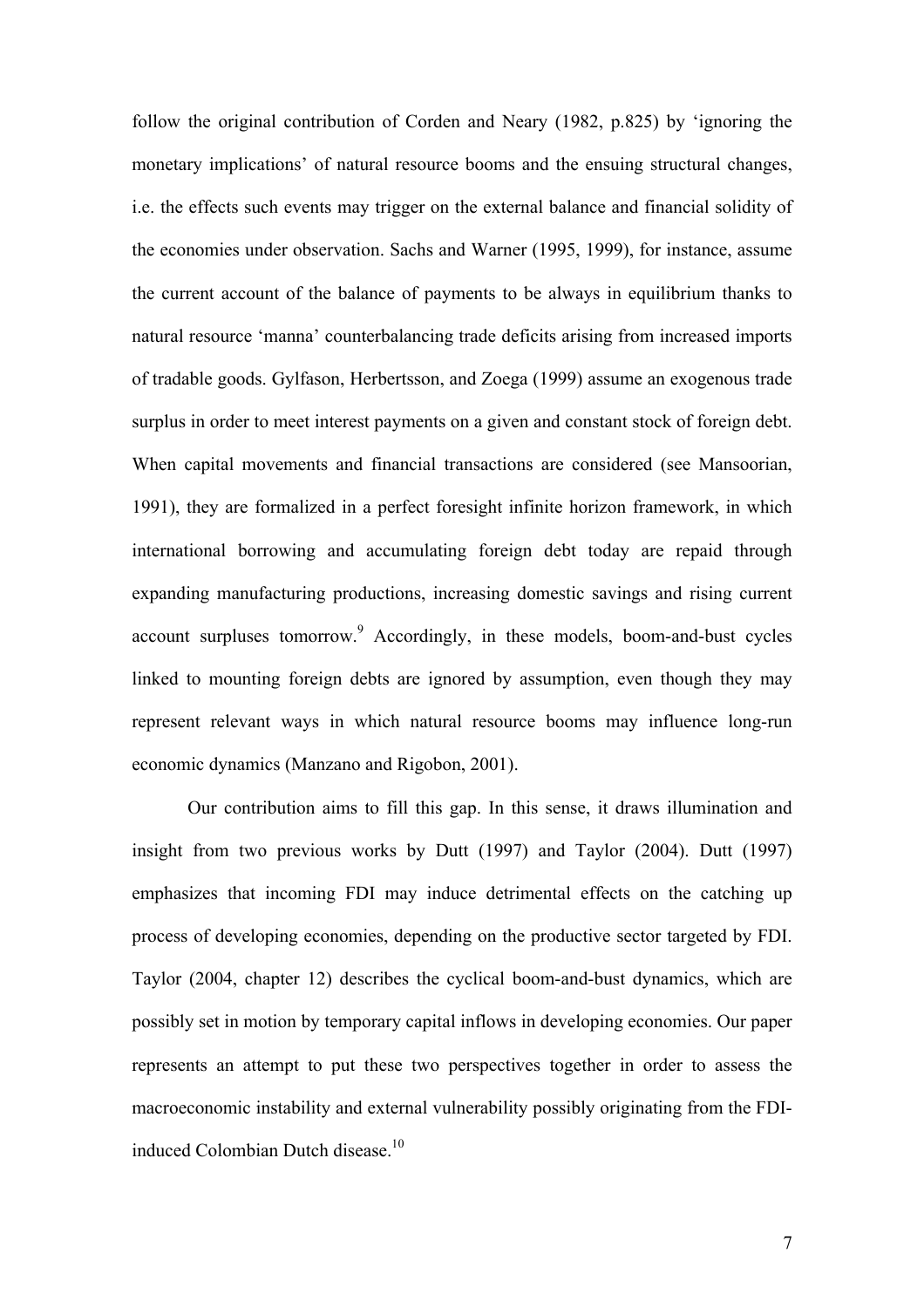# **3. Structural Change and Sectorial dynamics in Colombia**

Colombia has already gone through various episodes of de-industrialization.<sup>11</sup> On top of the current sharp decline in manufacturing sector' share in real value added, a similar trend also emerged from 1990 to 1999. The Colombian de-industrialization episode of the 1990s was most likely due to the radical switch in economic policy that Colombia went through during that period. The reform process, centered on trade liberalization, is deemed to have harshly hit Colombian industry, manufacturing in particular, which had been traditionally supported by a protectionist trade regime (Ocampo, 1994). Colombian manufacturing output share eventually reached a minimum in 1999. The deep economic downturn which affected Colombia in that year was as a result of the fall-out from financial crises in other emerging countries contributing to this dynamic.

The Colombian manufacturing sector partially recovered at the beginning of the 2000s. However since 2007, the share of the manufacturing sector has been shrinking again in a remarkable and consistent way. The current episode of de-industrialization (or, better, de-manufacturing) does not comprise a general or proportional decline in all the several components of the industrial sector. Indeed, the contraction of manufacturing sector is accompanied by an increase in the energy sector's real GDP share. By the first quarter in 2014, Colombian manufacturing accounted for less than 11% of real GDP, while the energy sector share has been constantly expanding.

Figure 2 shows the quarterly growth rate differential for the mining and manufacturing sectors with respect to GDP. We observe, first, that the volatility of the mining sector growth rate is much higher than the manufacturing one. Aside from this high volatility, there seem to be no distinct trend until mid-2007, when the mining sector starts enjoying a growth rate mostly above GDP while the opposite is true for the manufacturing sector.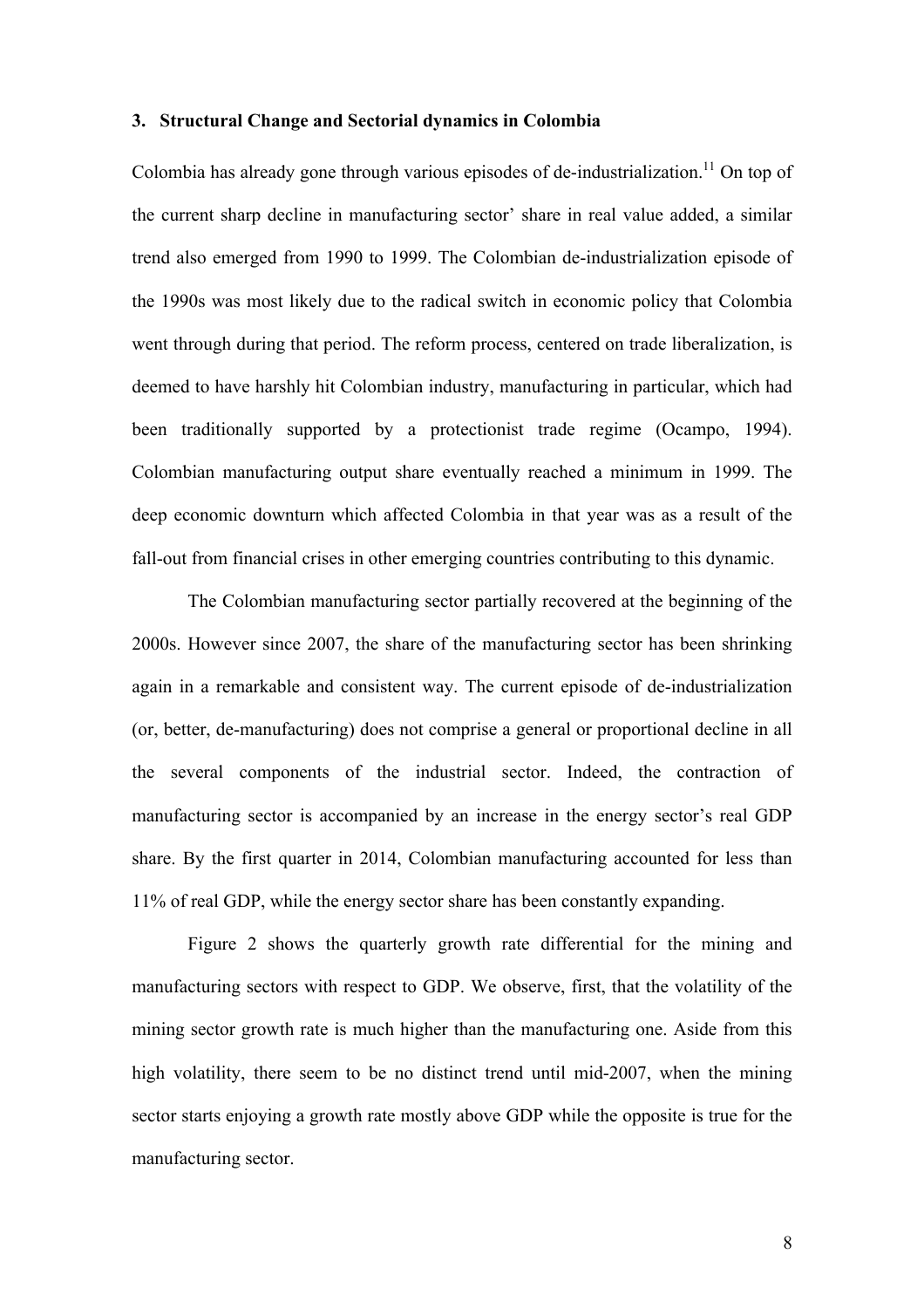

*Figure 2 ‐ Sectorial quarterly growth rates differential. Source: Central Bank of Colombia.*

We use the standard Chow test to validate the structural break that seem to emerge from the data. The data set consists of 53 quarterly observations from 2001 Q1 to 2014 Q1. Unfortunately, due to a change in the methodology used by the Colombian statistical office (DANE), we cannot include previous data. Table 1 and Table 2 show the estimation results for the mining and manufacturing sectors. The tests indicate that there seems to be a structural break for both series in 2007Q3. There is no clear trend before 2007Q3. The mining sector seems to grow less than GDP (1.07% below GDP, not statistically significant), while the manufacturing one is growing at a par with GDP (0.13% above GDP, not statistically significant). After 2007Q3, however, the trend is by contrast very clear. The mining sector experienced an above-than-GDP growth rate (+1.15%) while the manufacturing one is growing at a rate lower than GDP (-0.99%).

| Variable |      | <b>Full sample</b> | 2001Q1-2007Q3 | 2007Q4-2012Q4   |
|----------|------|--------------------|---------------|-----------------|
| Constant |      | 0.02(0.45)         | $-1.07(0.75)$ | $1.15**$ (0.37) |
| Chow     | Test | 6.79(0.01)         |               |                 |
| (2007Q3) |      |                    |               |                 |

*Table 1 ‐ Estimation of Mining sector to GDP growth rate differential. Source Central Bank of Colombia and Authors' computation.*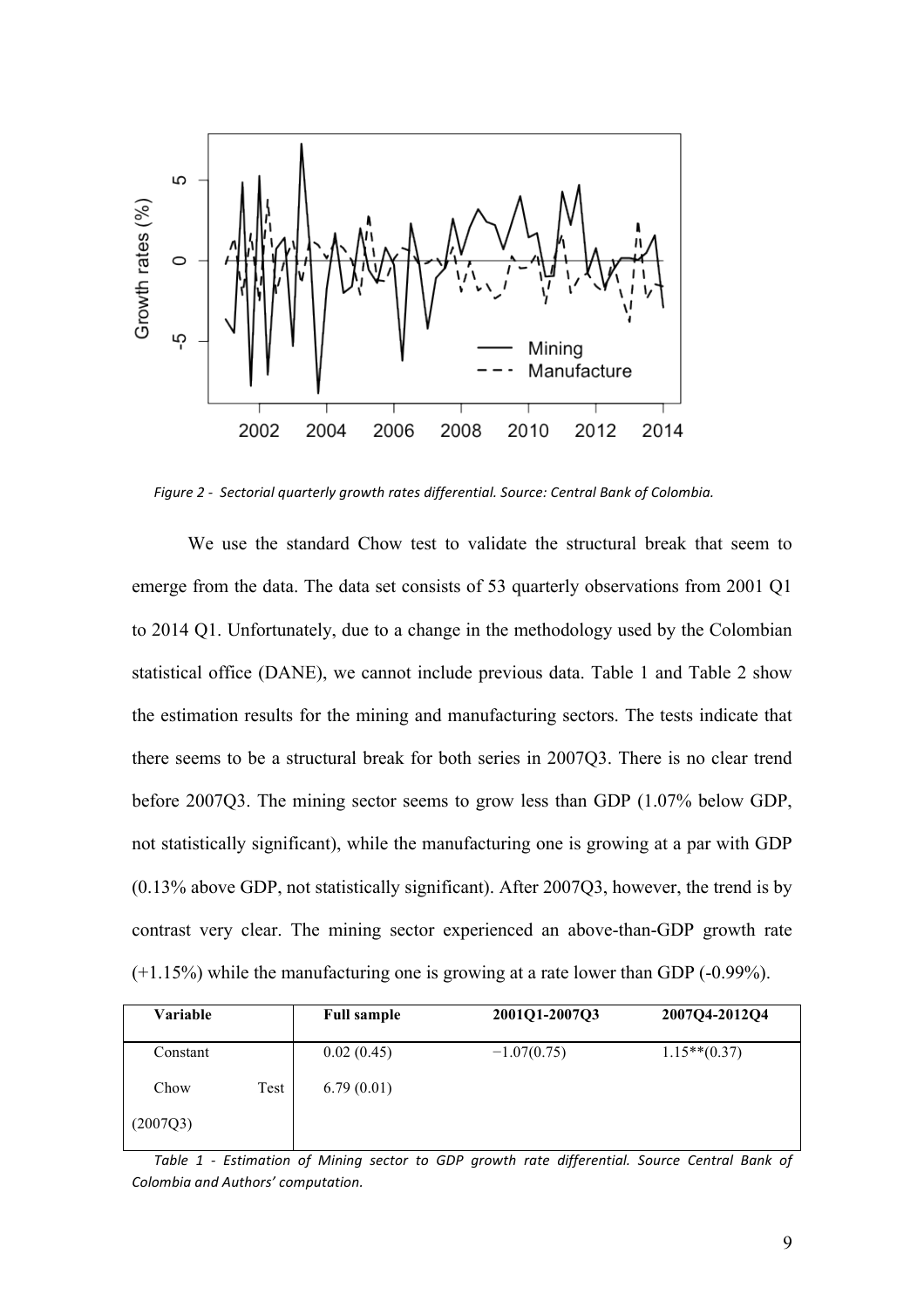| Variable |      | <b>Full sample</b> | 2001Q1-2007Q3 | 2007Q4-2012Q4    |
|----------|------|--------------------|---------------|------------------|
| Constant |      | $-0.42(0.22)$      | 0.13(0.29)    | $-0.99**$ (0.28) |
| Chow     | Test | $7.23*(0.01)$      |               |                  |
| (2007Q3) |      |                    |               |                  |

*Table 2 ‐ Estimation of Manufacture sector to GDP growth rate differential. Source Central Bank of Colombia and Authors' computation.*

All the above-mentioned de-industrialization episodes are consistent with the worst de-industrialization case stressed by Tregenna  $(2011)$ <sup>12</sup> From 1985 to 1995, Colombia is the only developing economy in which the contraction of the manufacturing sector outweighed the increase in labor-intensity (a decreasing labor productivity). Sadly, these findings are confirmed for the  $2007-2013$  period.<sup>13</sup> Data reported in table 3 show that a negative variation in the manufacturing employment share in the order of 1,8 percentage points is due to the significant contraction of manufacturing participation to GDP. Such a contraction outweighs the reduction in manufacturing labor productivity. These puzzling and worrisome dynamics in Colombian manufacturing labor productivity can be partially explained by manufacturing sub-sectors' dynamics. Since 2000, more disaggregated data (see DANE, 2014) reveal that production of basic metallic and non-metallic goods have expanded their participation in manufacturing value added. By contrast, the manufacturing value added share attributed to the chemical industry, has decreased. The same story applies to the capital goods sector. While the former are usually classified as labor-intensive and low-skill sectors, with little scope for innovation and productivity growth, the latter are medium and high-skill technology-intensive sectors characterized by stronger (productivity) growth opportunities.<sup>14</sup> Overall, it seems that Colombian manufacturing is not only shrinking in relative and absolute terms, but it is concentrated in laborintensive low-skill industries. Hence, it might be a reasonable concern that the ongoing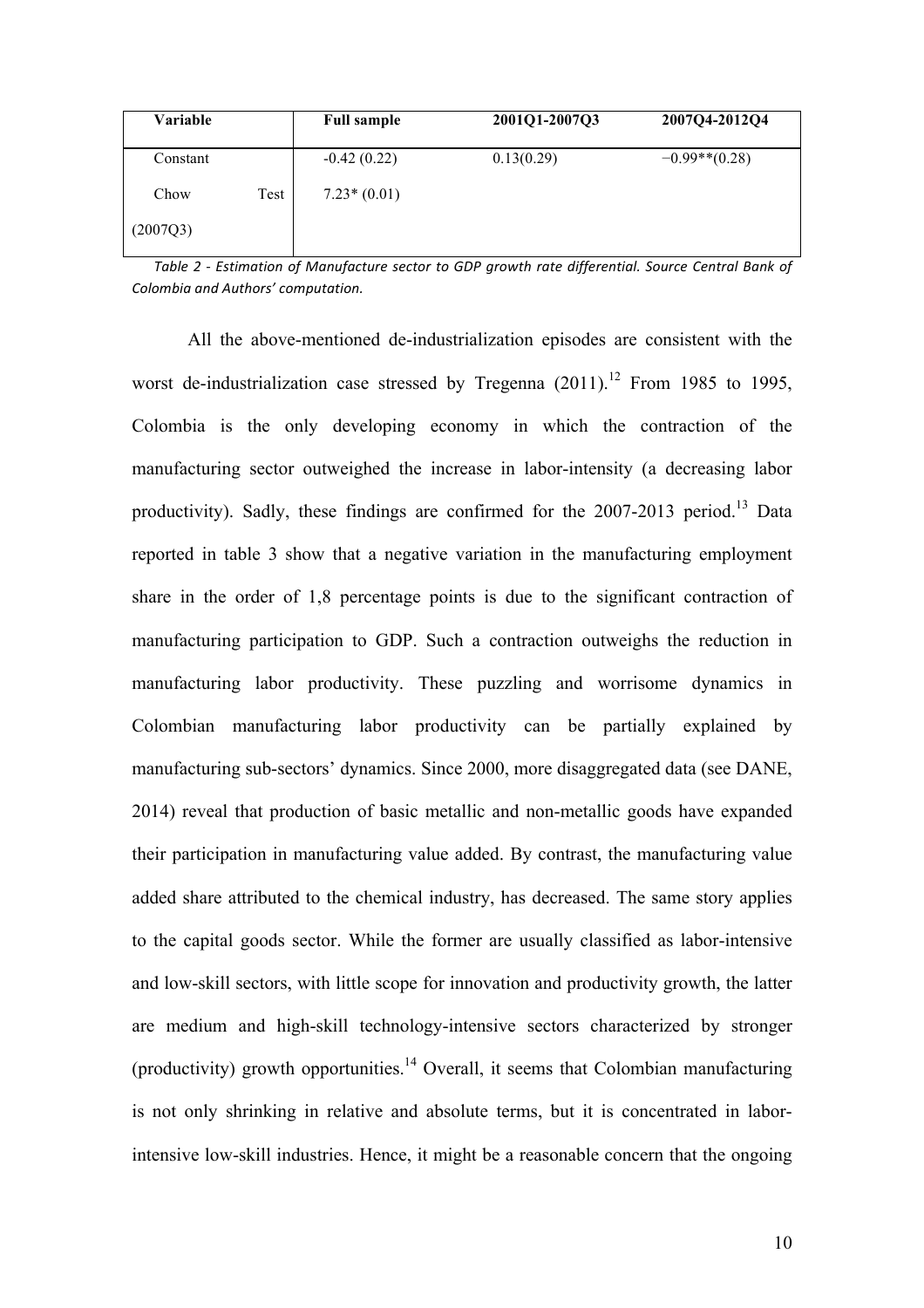de-industrialization process might seriously impinge on Colombian long run development, provided that the non-traditional sophisticated tradable goods sectors still represent a fundamental source of labor productivity dynamics (Rodrik, 2007; Szirmai, 2012).

| Labor     | share   Labor-intensity | <b>Sector</b> | share   Overall | labor | productivity |
|-----------|-------------------------|---------------|-----------------|-------|--------------|
| variation | variation               | variation     | variation       |       |              |
| $-1,8$    | 0.8                     | $-3.0$        | 0,4             |       |              |

*Table 3 ‐ Decomposition of the manufacturing employment share's variation, 2007‐2013. Source Central Bank of Colombia, ILO (Labor Force Survey) and Authors' computation.*

# **4. Real exchange rate dynamics, Foreign Direct Investments, and the Colombian external account.**

The macroeconomic dynamics briefly sketched in the first sections of this paper depend on a wide range of endogenous and exogenous factors of both long- and short-run nature. In 2008 and 2009, there is no doubt that temporary circumstances linked to the worldwide 'Great Recession' have negatively affected Colombian GDP growth. At a more profound level, Colombian performances are likely to be affected by some radical changes in the Colombian domestic policy framework. Since the end of the 80s, Colombia is experiencing a long-lasting and deep reform process. At the beginning of the 90s, the so-called '*apertura hacia adentro*' was launched, aiming to move Colombia, and the Colombian industrial sector in particular, from a fairly protected trade regime to an open and liberalized setting. More recently, this process has continued through a long series of free trade agreements.<sup>15</sup> Further, since the mid-2000s the regulation of the mining and energy sectors has been subject to important modifications. In 2004, the government lifted the restrictions to foreign companies' exploitation of domestic oil resources (UNCTAD, 2006). Accordingly, the monopolistic control of the oil sector by domestic firms has been removed and the national company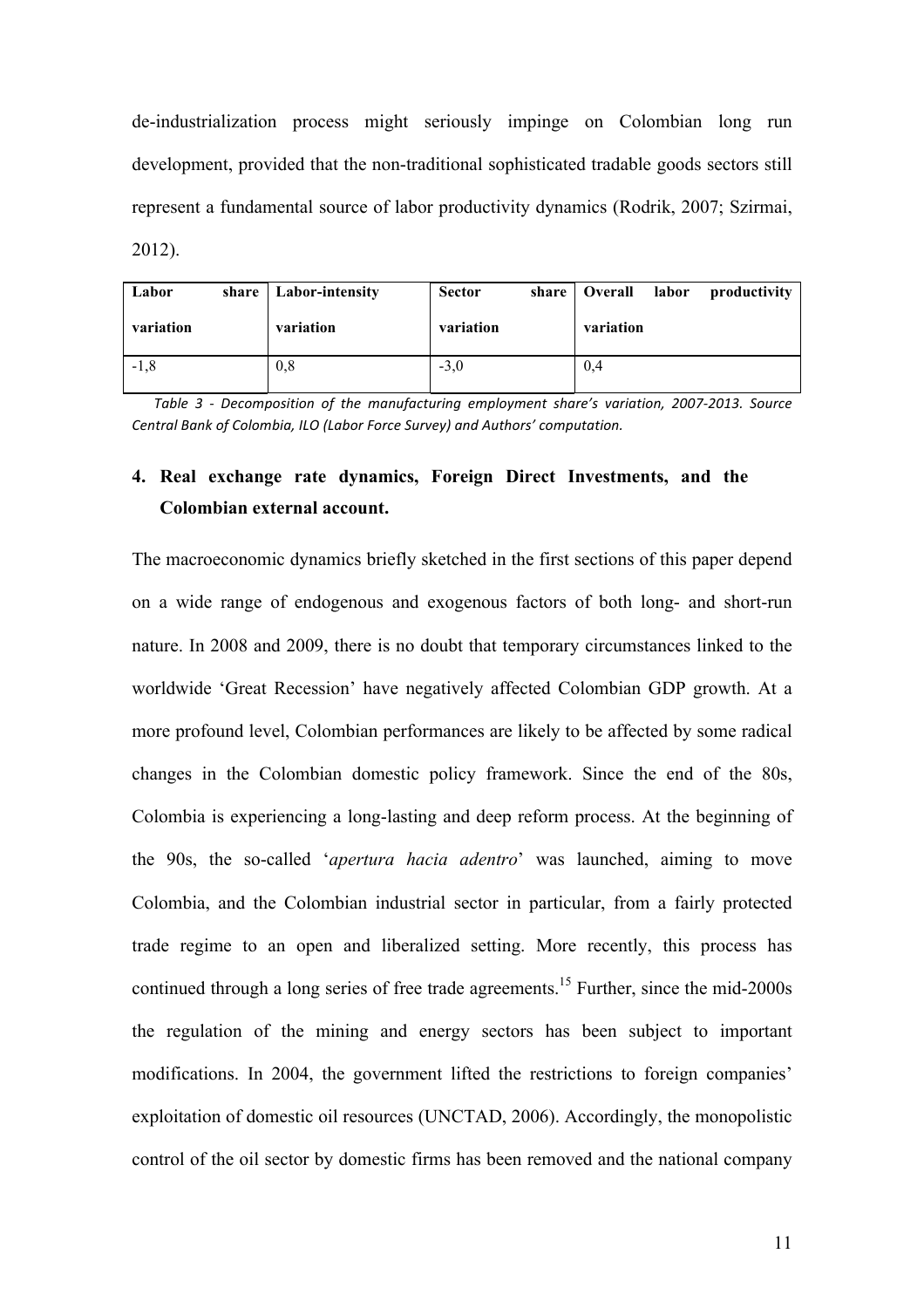Ecopetrol partially privatized. Such a regime shift, together with significant natural resource discoveries and high prices of primary commodities, have steered massive foreign direct investment towards Colombia.

# *4.1. The FDI-exchange rate nexus*

Most economists would interpret the recent appreciation of the Colombian peso as the main factor curtailing the profitability and viability of Colombian manufacturing. Such an appreciation would in turn be attributed to a natural resource boom raising domestic expenditures and lifting inflation, in particular non-tradable sector inflation.

From 2003 to 2013, the Colombian real exchange rate has appreciated by 6.6% yearly on average (see figure 3).<sup>16</sup> However, contrary to what might be expected, most of this trend comes from nominal appreciation, in the order of 6.4% yearly, rather than strong inflationary pressures. Data from international economic organizations confirm that Colombian inflation has been under control and has decreased remarkably since 2008. Since 2003 Colombia has experienced the lowest inflation rates among CIVETS countries.<sup>17</sup> Colombian inflation has often been lower than that registered in many of its most relevant trading partners, Latin American ones in particular. According to IMF (2014), it was below  $3\%$  in 2013 and it is expected to be around 1.9% in 2014.<sup>18</sup>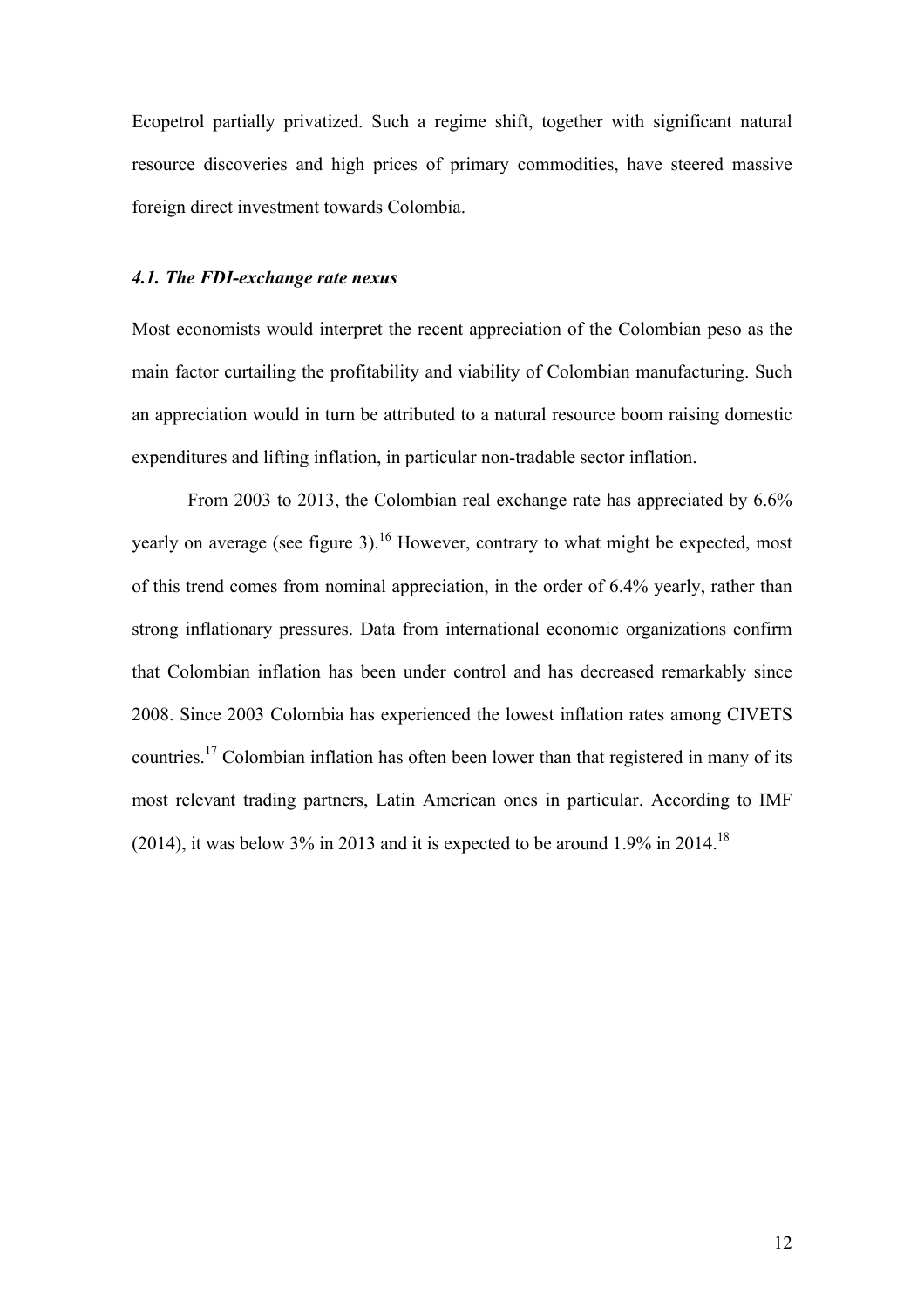

*Figure 3 ‐ Colombian effective real and nominal exchange rate (index number). Source: UNCTAD Datastat.*

Of course, it could be said that nominal and real appreciation of the Colombian peso might come from Colombian trade and current account surpluses. But data relating to Colombian external accounts show that this is not the case. Since 2001, Colombia has experienced a persistent although modest trade deficit only replaced by a mild surplus in 2011. Yet, the Colombian current account has remained in deficit, and it has surprisingly worsened and diverged from an improving trade account. It is now in the order of more than 3% of GDP.

In order to understand why despite a growing current account deficit the Colombian peso revaluated so heavily over the last ten years until mid 2014, it is instructive to have a look to all the different components of the Colombian balance of payments. It is crucial to emphasize that the financial account surplus (i.e. an increasingly *negative* Colombian net international investment position) more than compensated for the current account deficit. In the period 2002-2013 the cumulated current account deficit amounted to US\$ 67 billion, whereas the financial account surplus reached more than US\$ 97 billion. These numbers seem to indicate that the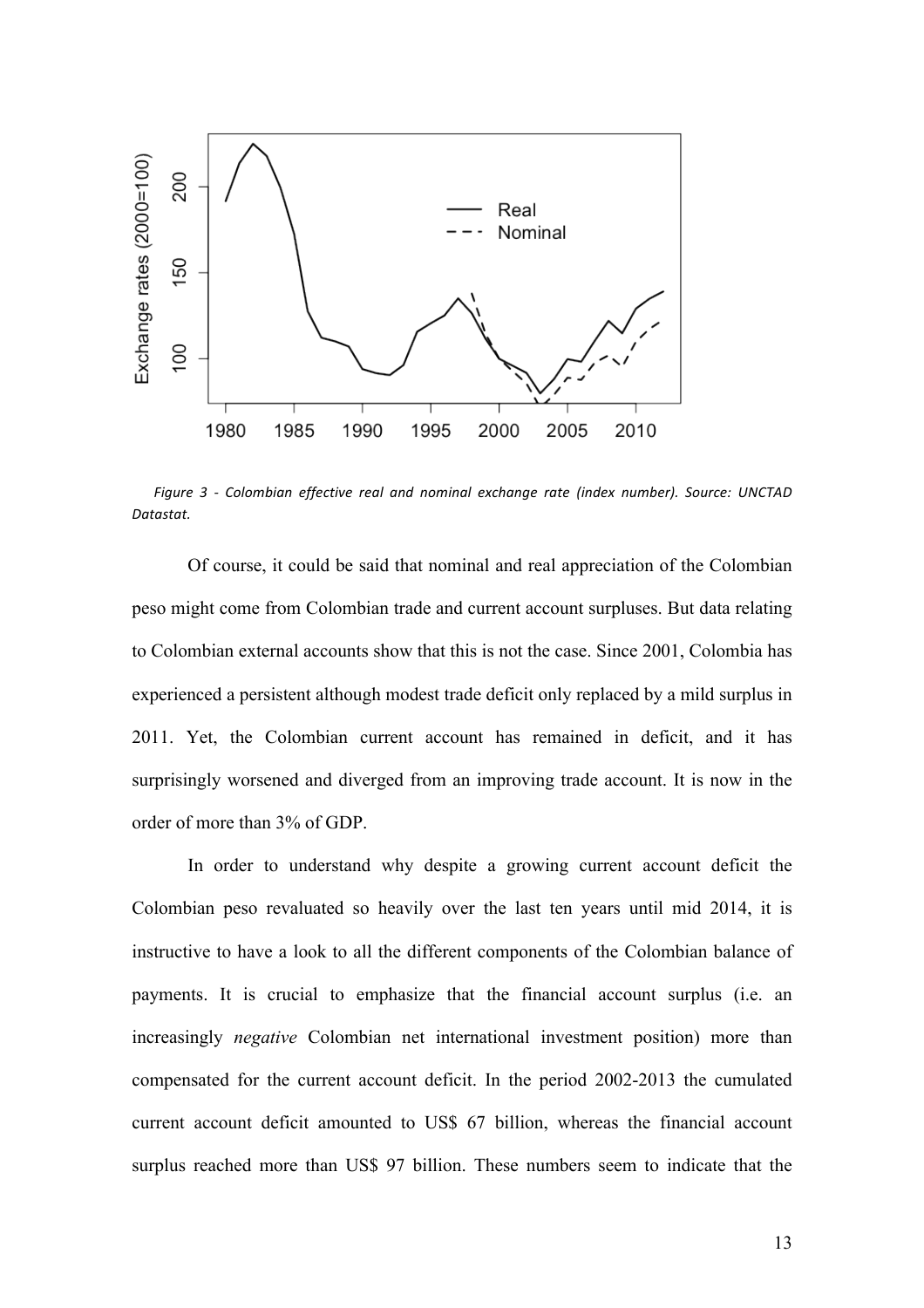origin of the Colombian Dutch disease is perhaps to be found in the macro sphere, in the financial one in particular.

In the case of Colombia, Foreign Direct Investment has shown some degree of volatility and instability due to exogenous economic factors (i.e. the worldwide 'Great Recession'), and their links to one-shot investment opportunities. SABMiller Company's acquisition of the local beer brand Bavaria lies behind the erratic jump in Colombian FDI in 2005, for instance. This fact notwithstanding, Colombia has experienced a significant and apparently structural increase in incoming FDI since 2005. Indeed, before 2005 and throughout the 1990s, overall Foreign Direct Investments in Colombia have rarely been higher than 3% of GDP (according to UNCTAD, they stood out at 4,37% of GDP only in 1997). However, they peaked up to almost 7% of Colombian GDP in 2005, and have remained systematically and remarkably above 3% of GDP since then (the only exception being in 2010). In absolute terms, from 1990 to 2004, net FDI were equal to US\$ 1.6 billion on a yearly average. Since 2005, they averaged US\$ 6.5 billion. In 2012, net FDI represented almost 100% of the positive net Colombian financial account, these same figures being far higher than 50% in 2007 and 2008.

Incoming Foreign Direct Investment, in particular those targeting the domestic energy sector, have greatly contributed to the surplus in the Colombian financial account since 2004. Furthermore, in the last five years, increasing net foreign portfolio investment has further reinforced the macroeconomic implications, read Colombian peso's nominal and real exchange rate appreciation, of the above mentioned FDI flows. Indeed, in the first part of the 2000s, net foreign portfolio investment in Colombia was low or even negative. A remarkable change has apparently taken place since 2007. With only the exception of 2008 (which was likely due to the worldwide consequences of the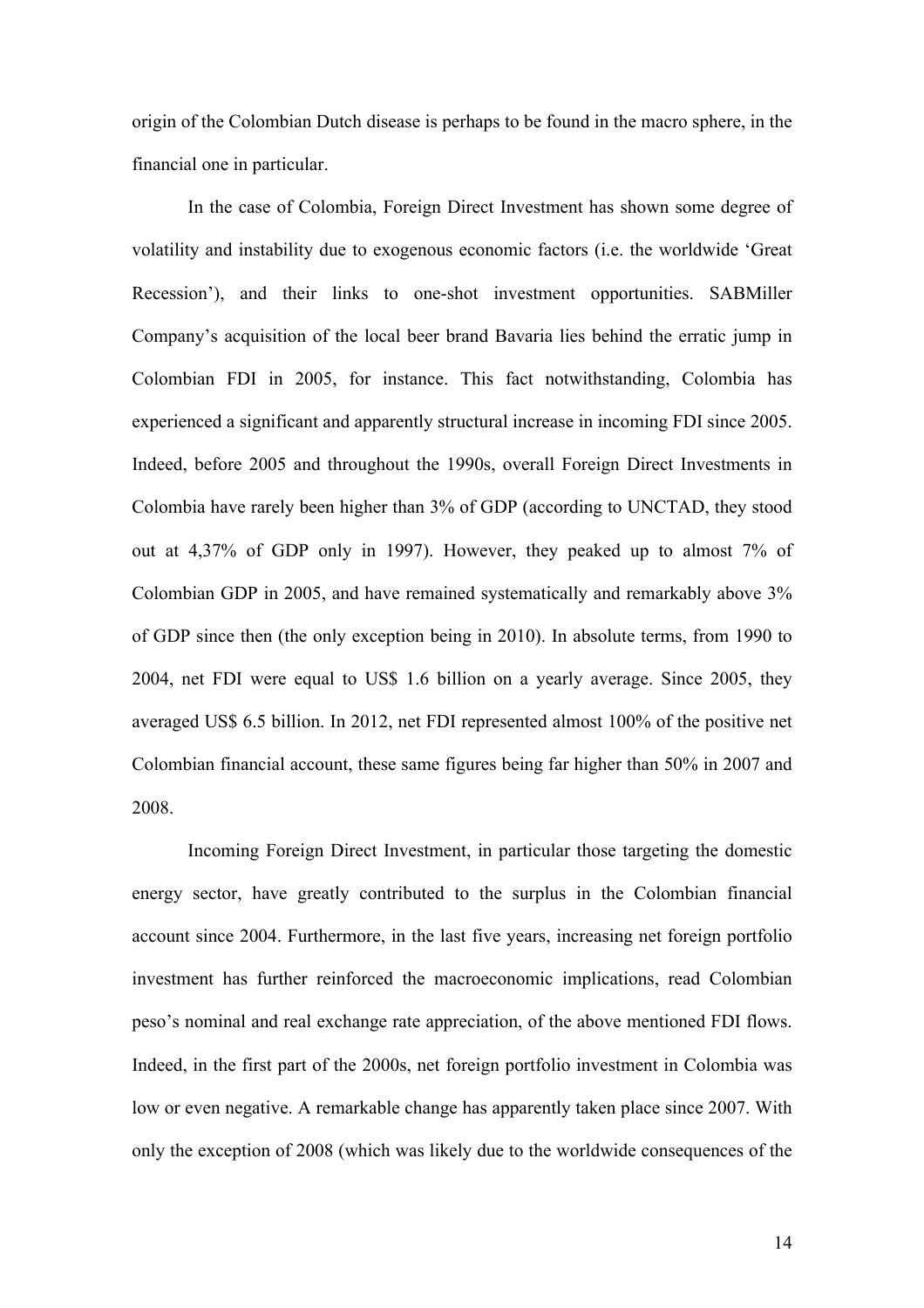subprime financial turmoil), net foreign portfolio investment has been always positive and increasing since that year. In 2007, it amounted to 1.3 billion dollars, i.e. 0.64% of Colombian GDP. From 2011 to 2013 it surged to far more than 5.5 billion dollars yearly, i.e. more than 1.5% of Colombian GDP. According to data provided by the Central Bank of Colombia, it amounted to 2.5 billion dollars in the first quarter of 2014.

A type of self-reinforcing process between FDI flows, portfolio investment, and exchange rate appreciation seems thus to characterize the more recent evolution of the Colombian external account. Mounting FDI flows have provided the first move for the Colombian peso's ongoing appreciation. International investors' enthusiasm for Colombian growth opportunities and, say, exchange-rate induced capital gains, have then led to increasing net foreign short-term portfolio investment. In the light of the structural (sectorial) consequences of such macroeconomic trends and of the current account imbalances reported in next section, it would seem a straightforward progression to wonder whether such a self-feeding process may turn out to be unsustainable in the near future.

#### *4.2. Colombian trade and its current account*

Figure 4 provides a closer look at the evolution of the Colombian current account and of its sub-components. Colombian structural dependence on imports of manufactured goods emerges strikingly. Despite fluctuations linked to economic cycles, the trade deficit in manufactured goods has been increasing since the beginning of the 2000s. It is now close to 10% of GDP. Obviously, these figures change radically when trade flows linked to the energy and mining sectors are taken into account. Since 2001, the overall trade account in goods and services has registered deficits no higher than 2% of GDP. Over the last four years, it has been close to balance, even though not yet positive (with the exception of 2009), thanks to the high prices of primary commodities.

15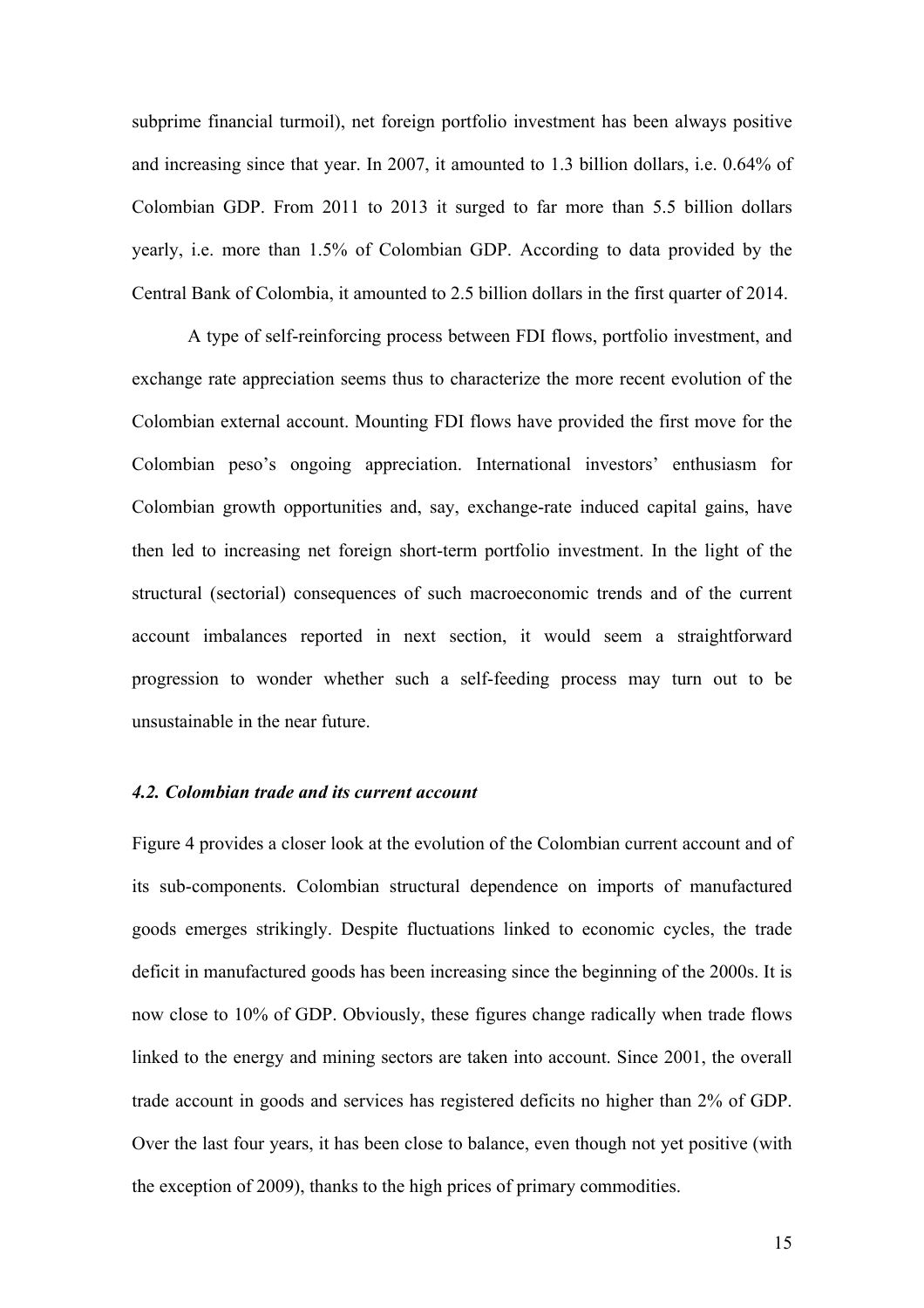

*Figure 4 ‐ Colombian trade and current account balances. Source: Central Bank of Colombia and Authors' computations.*

Interestingly, before 2005, Colombian trade and current accounts showed closely similar dynamics and positively co-moved. Rising (resp. decreasing) trade deficits were associated with increasing (resp. decreasing) current account deficits. Since 2005, however, diverging trends have emerged. While the overall trade account has remained close to balance, the current account deficit has steadily increased to above 3 percent of GDP. Such an apparently puzzling fact can be explained through the data portrayed in figure 5. Here we describe the dynamics of some of the above components of the current account, (net) repatriated profits linked to FDIs in particular. Data are expressed as index numbers, 1995 being the base year. Both the current account deficit and manufacturing trade deficit show an upward trend. In 2013, the manufacturing trade deficit shows as being more than four times higher than it was in 1995. What is more, net factor income show astonishing dynamics. While they amounted to 0.29 percent of GDP in 1995, they stand at 2.85 percent of Colombian GDP in 2013 (practically the whole current account deficit). Their 2013 value is more than 30 times higher than the initial 1995 value.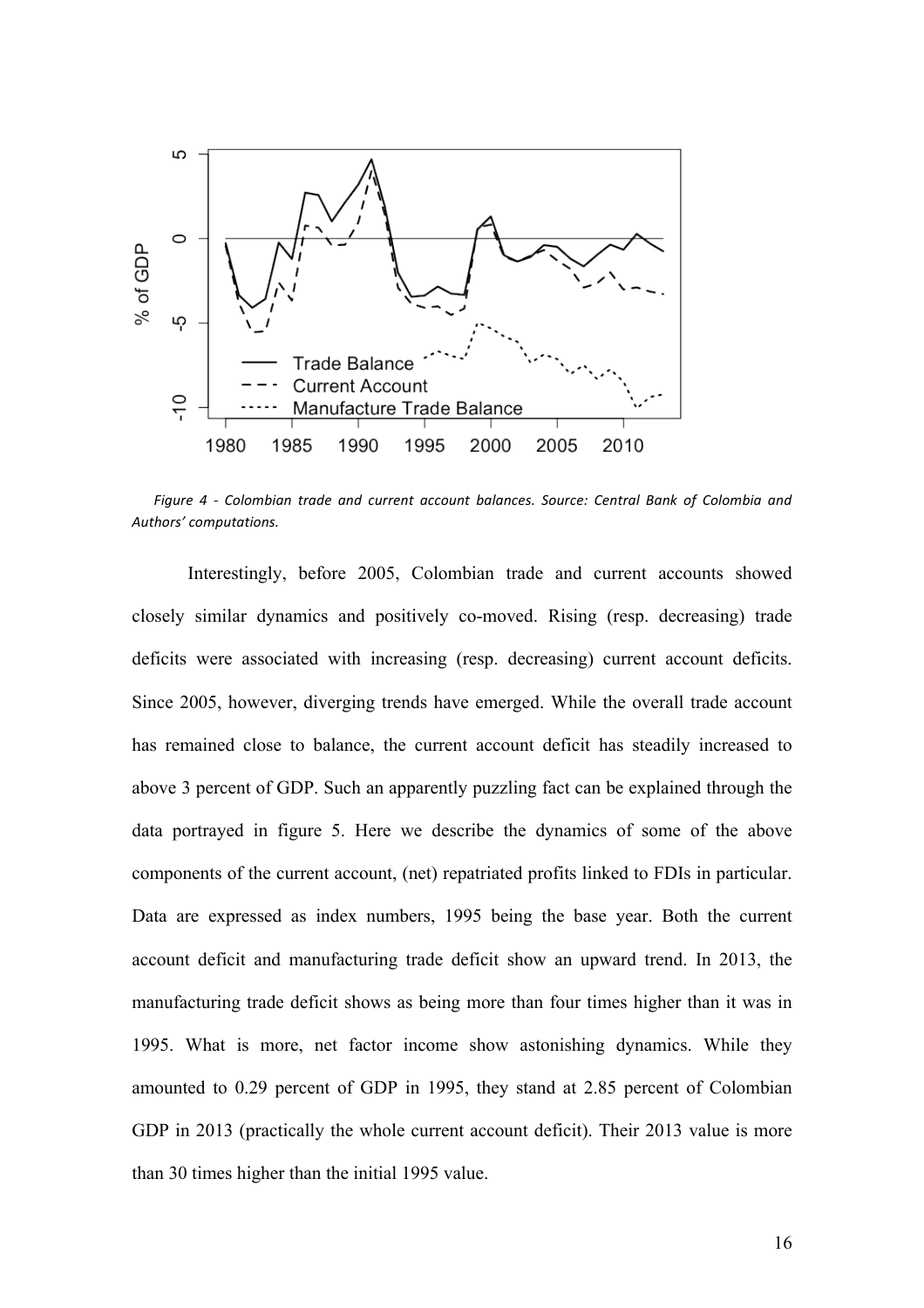

*Figure 5 ‐ Overall current account and selected components' dynamics. Source: from Central Bank of Colombia and Author's computation.*

### **5. The Macroeconomics of the Financial Dutch Disease: a scenario analysis**

According to the literature reviewed in section 2 and to the empirical evidence presented in sections 3 and 4, the picture we have described so far seems to suggest the existence of a strange sort of Dutch disease in Colombia. Its peculiar ingredients and the main mechanisms at work can be summarized in a few points.

First, the Colombian peso significantly revaluated in the last decade until mid 2014, both in nominal and real terms. The excess world demand for Colombian pesos, however, does not come from the need to finance a rest-of-the-world current account deficit vis-à-vis Colombia. The world is not swamped by Colombian exports. On the contrary, Colombia continues to experience a structural and increasing manufacturing trade deficit. High international prices of primary commodities and an expanding energy sector have helped to bring the overall Colombian trade account back to equilibrium. Yet, the Colombian current account is negative and worsening.

Second, Colombian peso revaluation can be explained by the dynamics of capital inflows, and among them FDI are overwhelmingly important. In the more recent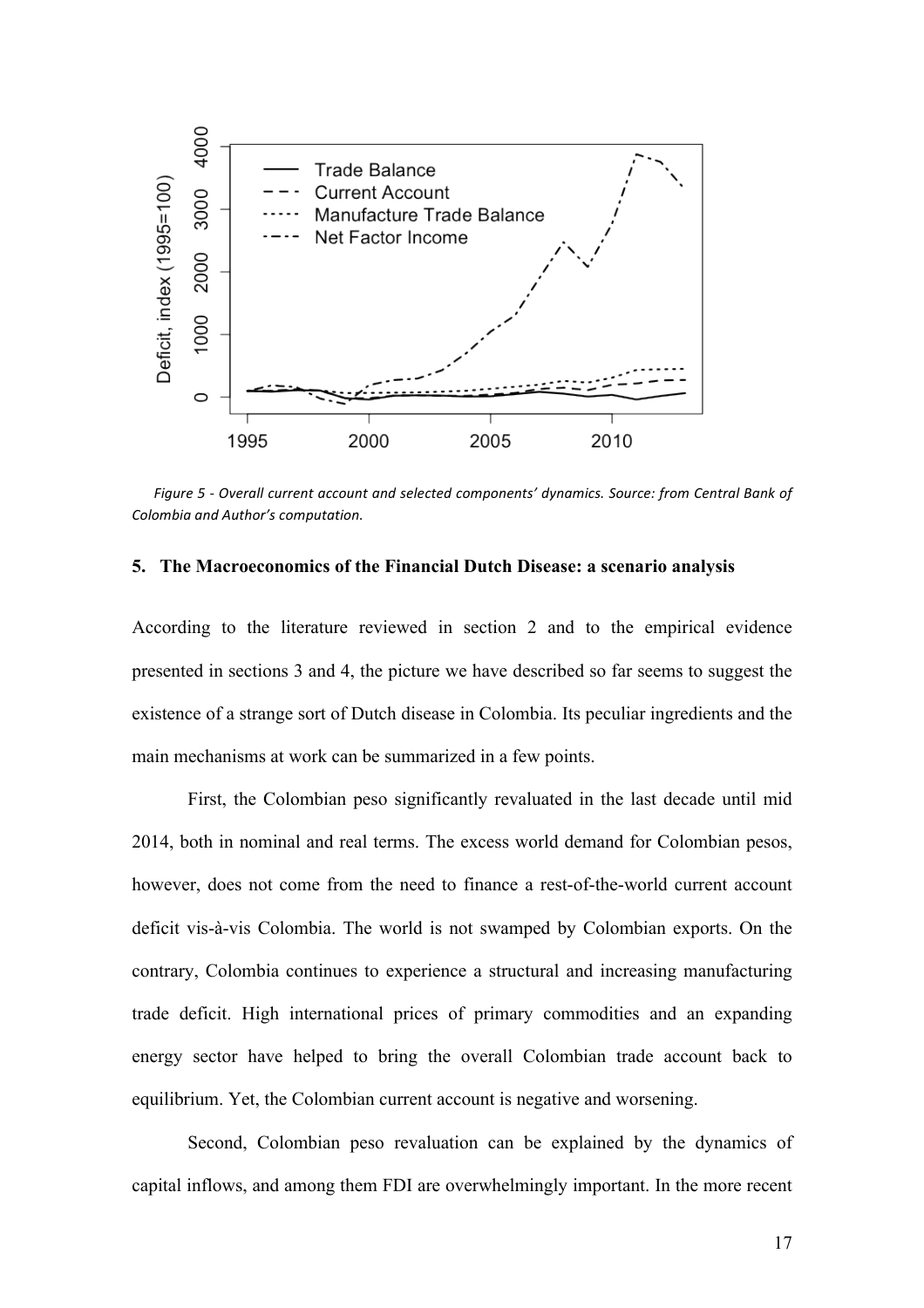period, the Colombian peso's appreciation has also been supported by positive and increasing net foreign portfolio investment aiming to exploit profit and capital gain opportunities emerging in the economy. A brief sectorial analysis also reveals that FDI are more and more directed towards the oil sector. In 2003, the real price of oil started increasing and peaked in 2008 (well above the level it had reached in the 1982, at the top of the second oil shock). In 2012, it was more than 150% higher than it was in 2000 (Missaglia, 2012). Faced with such tremendously strong incentives, global oil companies accelerated their investment processes and oil-rich countries experienced a rapid growth of incoming FDI and an important expansion in the mining sectors. Colombia was no exception. According to a more disaggregated sectorial perspective, since 2006 FDI in the energy sector have accounted for close to 50% or more of all Colombian incoming FDI on an annual basis. Figure 6 below shows the quarterly FDI per sector (Oil or Other) from 1996Q1 to 2012Q4 (68 observations).



*Figure 6 ‐ FDI in Mining and Petrol, Others, and Total. Source: DANE.*

The data seems to indicate a change in FDI distribution from around 2001 onwards. We ran a Chow test to check for structural breaks and estimated the average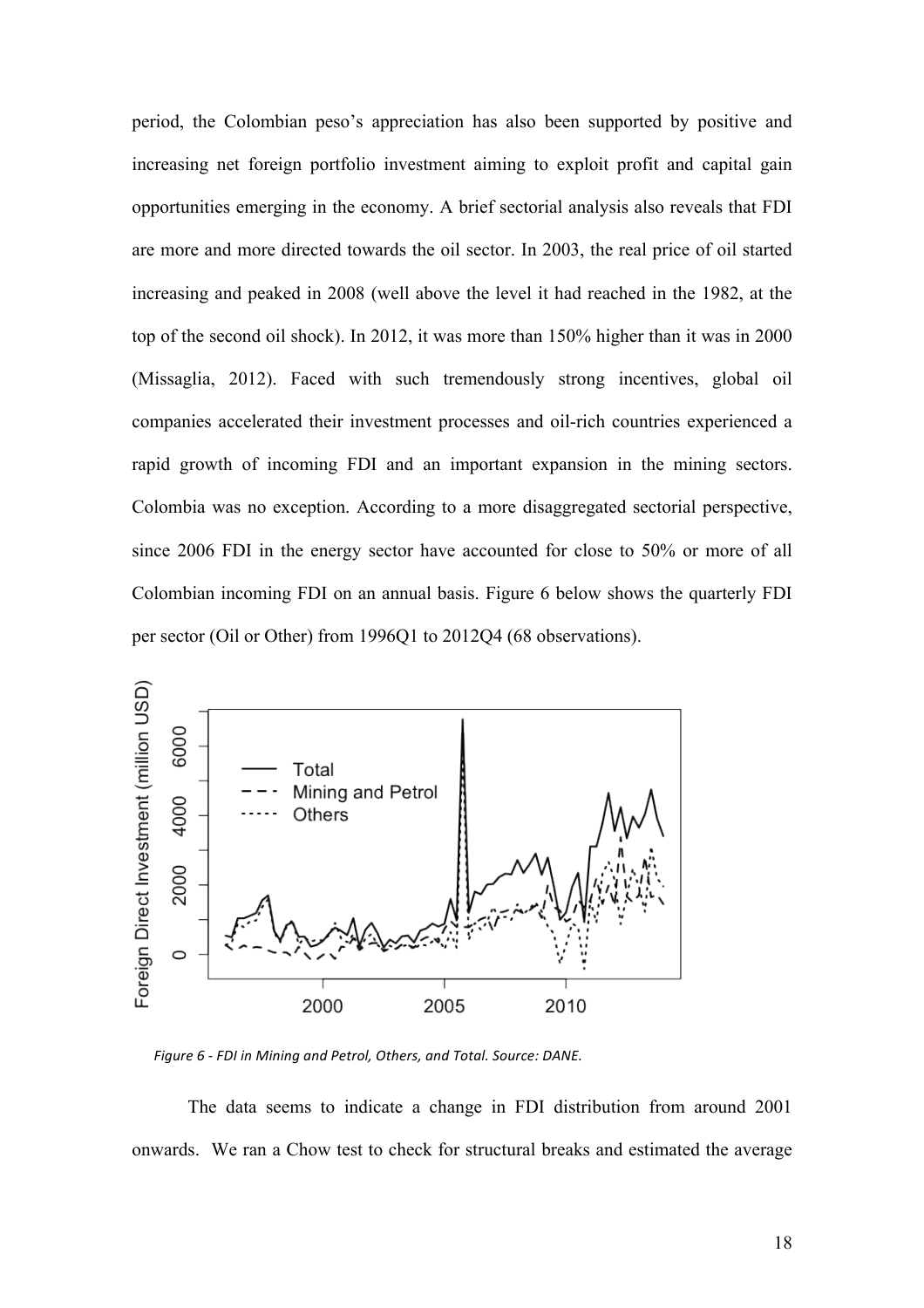shares for different samples. Table 4 presents the results. There is a structural break in 2001Q2 where the share of FDI accruing to Oil and Other sector has substantially changed. Indeed, the Oil (resp. Other) sector has observed an increase (resp. decrease) in the FDI share.

| Variable                | <b>Full sample</b>  | 199601-200102 | 200103-201204   |
|-------------------------|---------------------|---------------|-----------------|
| Petrol and Mining share | $0.42$ *** $(0.04)$ | 0.12(0.06)    | $0.56***(0.03)$ |
| Chow Test $(2007Q3)$    | $52.08***(0)$       |               |                 |

*Table 4 ‐ Estimation of FDI share accruing to Oil and Other sectors. Source Central Bank of Colombia and Authors' computation.*

Both facts (the exchange rate revaluation and massive energy sector-oriented FDI) contribute to shift the Colombian productive structure away from manufacturing and to make it increasingly dependent on the exploitation of domestic natural resources.

Third, this kind of FDI generates high returns, but profits are typically expatriated. Indeed, between 2009 and 2012, the incoming flows of FDI (39,306 US\$ millions) have been lower than the outgoing flow of profits (42,469 US\$ millions), see Cabrera Galvis (2013). This fact is disturbing on a twofold level. First, before being expatriated, these profits are not taxed. Following Ocampo,

this reflects Colombia's inability to take advantage of commodities' prices boom through taxation […] this was done in the past during the coffee price boom. This contrast is even more striking when thinking that coffee profits were captured by someone in the country. On the contrary, today's oil profits are essentially going to foreign enterprises (Ocampo 2013, p.15).

Second, huge profits repatriation by foreign investment in the Colombian oil sector emerges as the leading force behind Colombian current account imbalances. Whilst these imbalances may easily turn out to be structural and permanent, we cannot say the same for the FDIs that have so far financed the existing external gap.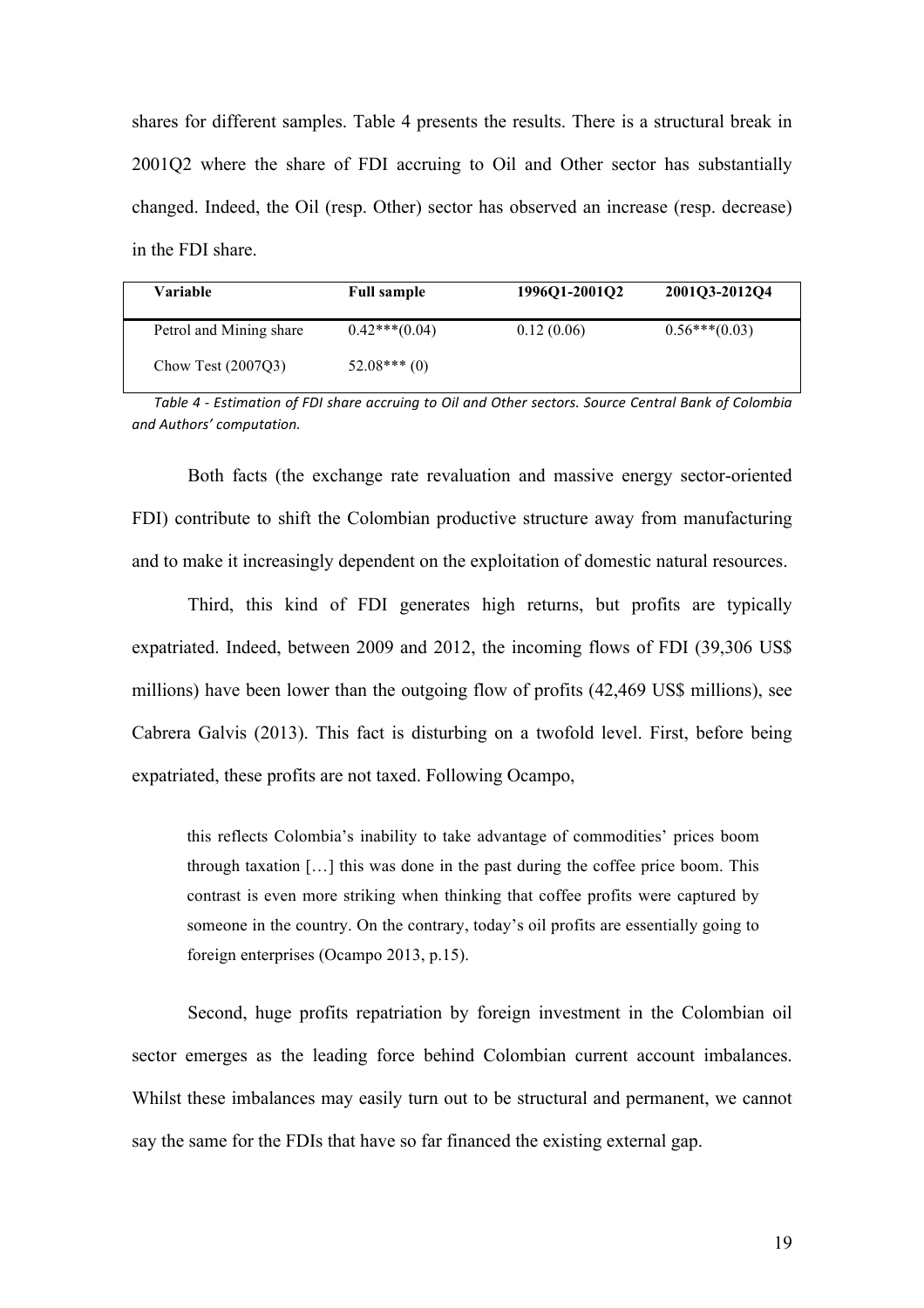The kind of productive changes and external imbalances currently underway in Colombia cast serious doubts on its long-run growth potential and financial stability.

#### *5.1 Possible future scenarios*

We have already emphasized our concern about a negative link between deindustrialization and productivity dynamics. This concern will be even stronger if we consider the current reduction in manufacturing participation to the GDP to be linked to a decreasing manufacturing labor productivity. Clearly, such facts are at odds with those historically observed in developed and successful East Asian 'catching-up' countries. The relative concentration of Colombian manufacturing in labor-intensive low-skill productions may significantly downsize Colombia opportunities as to the accumulation of human capital and generation of innovation and technological spillovers on the rest of the economy. This is likely to weaken productivity dynamics and harm economic development. However, these dynamics, linked to a more traditional vision of the Dutch Disease are likely to develop at a rather slower pace since it involves a structural change of the composition of the economy which typically is measured in decades rather than years.

We are concerned about the dynamics unfolding in a much shorter time frame. Persistent and large current account imbalances have often been perceived as destabilizing factors, potentially leading to exchange rate crises and financial turmoil in developing countries. Colombia is no exception and the data presented in section 4 leads one to ask whether the current Colombian development pattern is financially sustainable. In order to address this issue, we propose a scenario analysis<sup>19</sup> on the possible evolution of the various components of the Colombian Balance of Payments. Our analysis relies on the data provided by the Colombian government in 2014 as to the expected long-run dynamics of oil prices (expected to remain close to 100 dollars per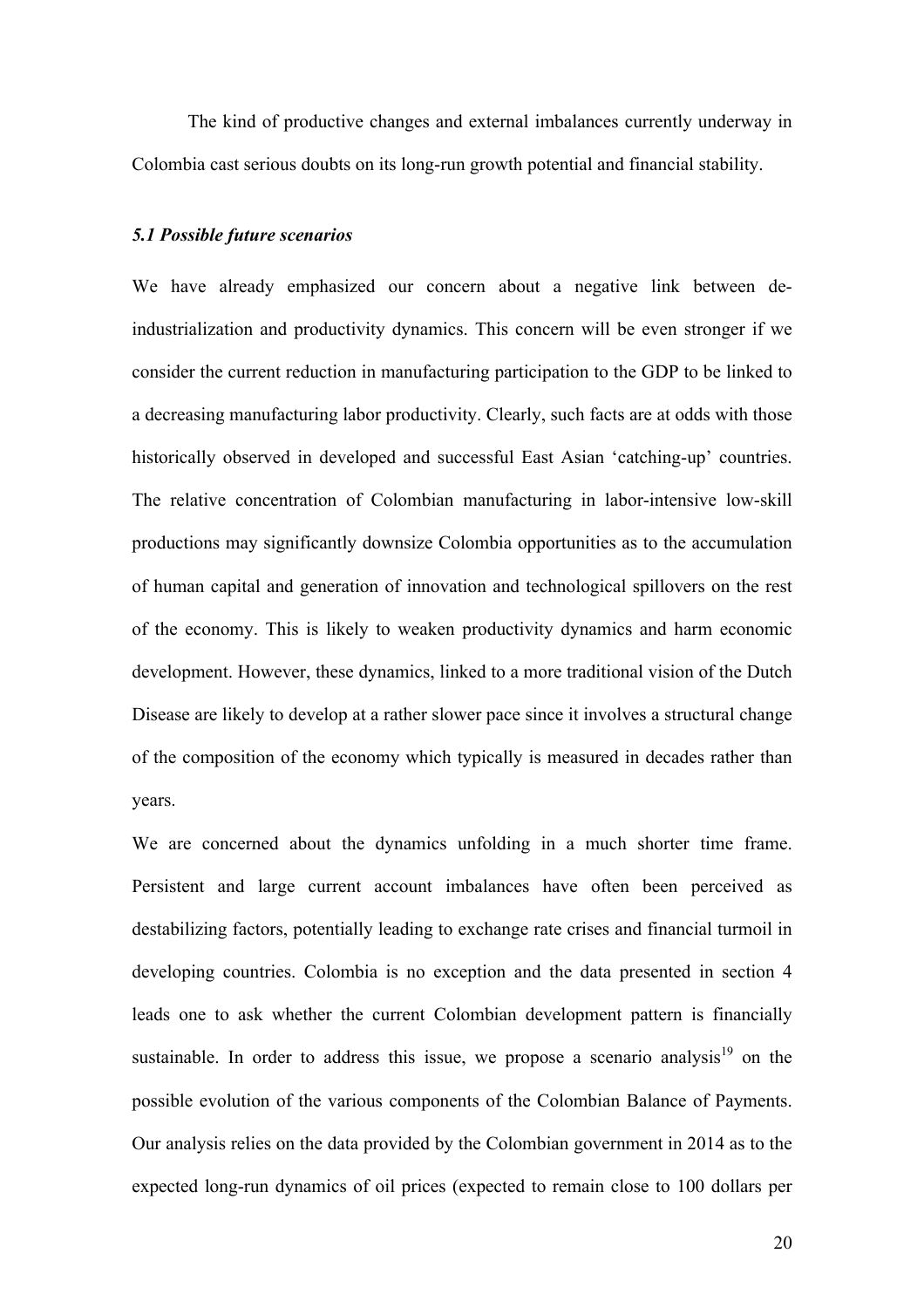barrel since 2014 on), oil production and exports, GDP and imports growth rates (Ministry of Finance and Public Credit,  $2014a$ ).<sup>20</sup> Further, the Colombian government also published its expectations as for current account dynamics, net capital inflows and variation in foreign reserves. We do not have available additional information concerning net factor payments, profit repatriation in particular, and non-oil exports. The expected trends realised by the Colombian government are based on the assumption of a economy growing close to full potential (i.e. a real GDP growth rate around 4,8%) from 2014 to 2024, as it did, on average, from 2003 to 2013, and in which macroeconomic variables evolve consistently with a sort of steady state long-run equilibrium. In elaborating its estimations, the Colombian government also takes into account a stable inflation rate, which is under control and at historically low levels in 2013; the implementation of a fiscal rule that reduces the public debt, and brings the effective and structural public deficit close to 1% of GDP thanks to the achievement a persistently positive public primary balance; the progressive recovery of developed countries' economies from the 'Great Recession' but the slowdown of emerging countries' growth rates such as China. The aim of our analysis is twofold. First, we compute the required evolutions in our 'unknown' variables, net factor payments or non-oil exports alternatively, in order to meet government's expectations. Second, we simulate future possible dynamics of some relevant components of Colombian Balance of Payments according to past-observed trends. We are interested in the implications of such trends, should they persist in the upcoming years, in terms of current account, financial account, foreign reserve accumulation. In this sense, we want to test the consistency of these emerging figures with government expectations.

The right-hand side of figure 7 reproduces government's expectations in terms of foreign capital inflows and current account. The left-hand side of figure 7 in turn

21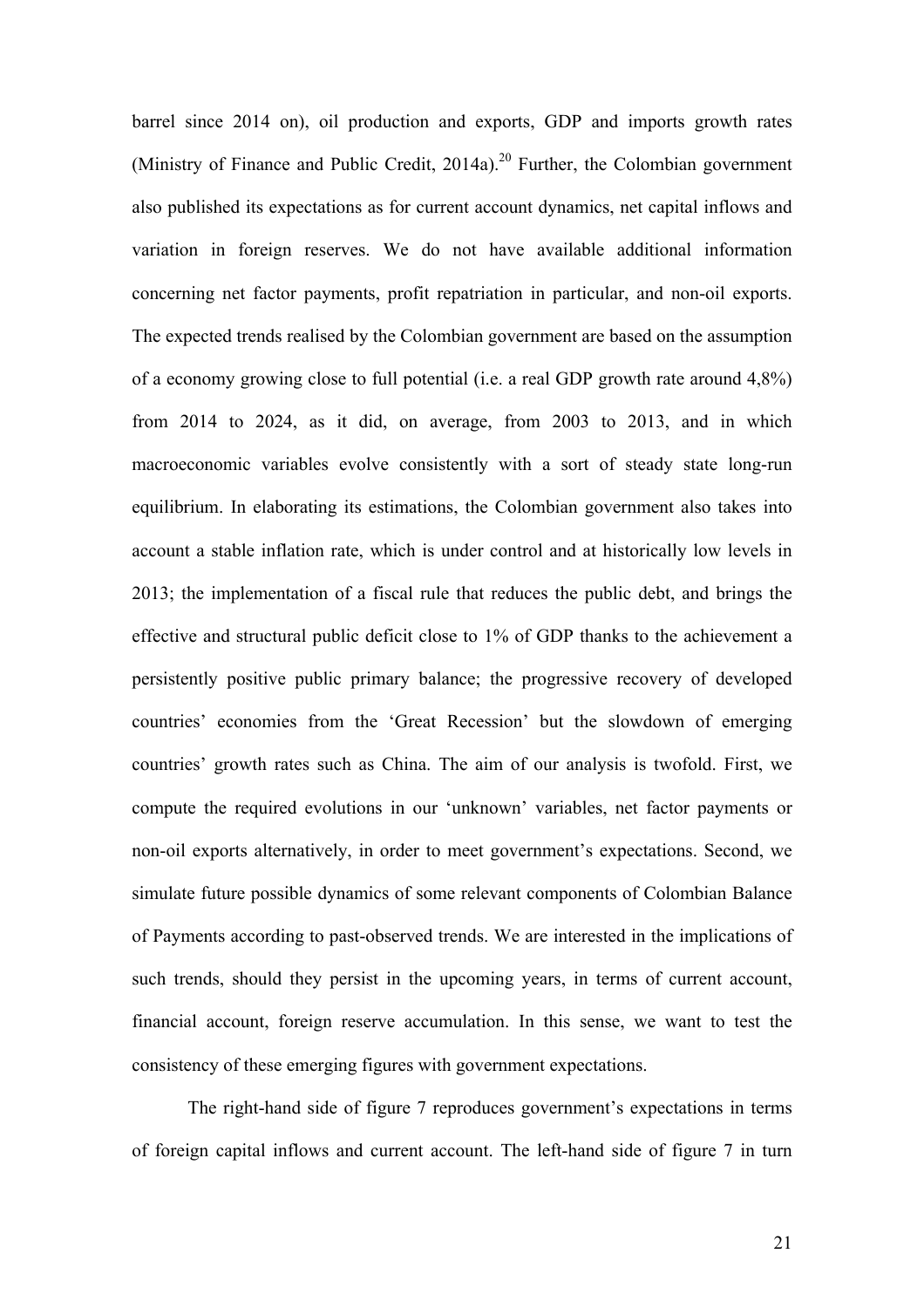portrays government projections as to oil exports and overall imports of goods and services. The government's expectations are such that a persistent current account deficit should slightly decrease from 3,6% of GDP in 2014 to around 3% of GDP in 2024. Financial account and net FDI inflows are expected to remain, on average, in the order of 4% and 3.7% of GDP, respectively (in 2014, Colombian government expects a financial account surplus close to 5% of GDP). The financial account surplus is thus expected to fully cover current account deficits and allow Colombian foreign reserves to pile up even further.



*Figure 7 ‐ Government trade flow forecasts and expectations on current and capital account, and net FDI. Source: Ministry of Finance and Public Credit (2014b), Central Bank of Colombia and Authors' computation.*

#### *5.1. Current account dynamics*

In the left-hand side of figure 8, we show the current dynamics of Colombian net factor payments. Consistently with figure 6, it has become astonishingly negative in the last decade mainly due to an enormous increase in FDI' profit repatriation. We assume three possible scenarios as to future net factor payments evolution. First, we assume it maintains a constant nominal value, equal to its 2013 level, throughout the next ten years (dashed line). Second, we assume NFP to move at the same pace as the Colombian nominal GDP, i.e. the NFP/GDP ratio is constant (dotted line). Finally, we project possible increases in NFP Colombian outflows using an HP-filter trend (dasheddotted line). On the right-hand side of figure 8, we plot the required increase in Colombian non-oil export in order to meet government's current account expectations,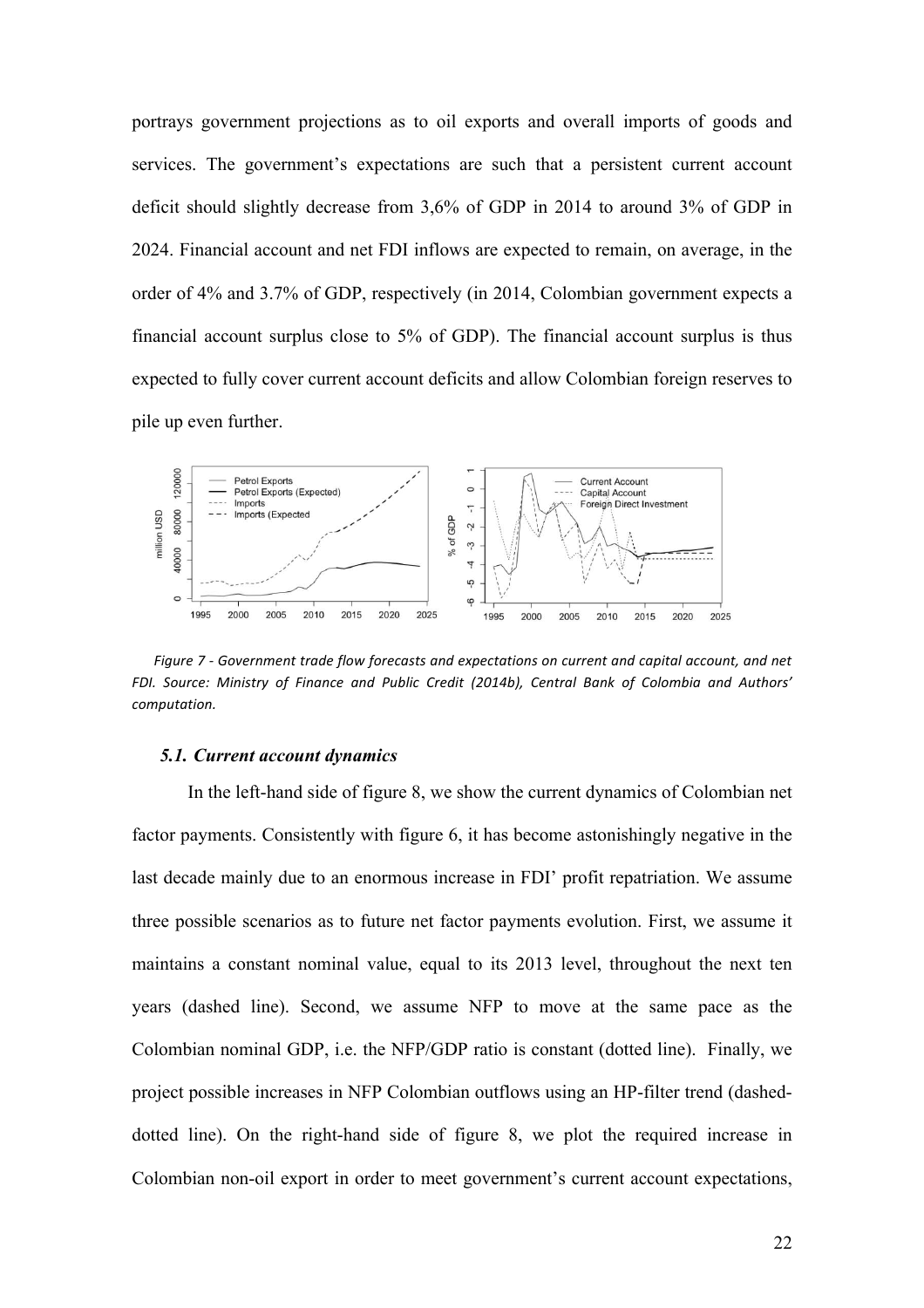following equation (1), where *CA* is the current account,  $X_{Oil}$  and  $X_{NonOil}$  are exports of Oil and Non-Oil respectively, *M* is imports and *NFP* is net factor payments.

$$
CA = X_{oil} + X_{NonOil} - M + NFP
$$
\n<sup>(1)</sup>

As shown by equation (1), once *CA*, *XOil* and *M* are known, either *XNonOil* or *NFP* still need to be fixed in order to determine all variables. In this first exercise, we define three different dynamics for NFP and determine the consistent dynamics for the non-oil exports required, such as those shown in equation (1). What emerges clearly is the enormous increase of non-oil export (as a percentage of GDP) that should take place since 2020 on in order to bring the trade balance under control and maintain the overall current account deficit around 3% of GDP by the end of 2024.



*Figure 8 ‐ NFP (different scenarios) and required non‐oil exports to meet government's CA target. Source: Ministry of Finance and Public Credit (2014b), Central Bank of Colombia and Authors' computation.*

Figure 9 presents the results of the contrasting exercise. Here we make two different hypotheses on possible future evolution of Colombian non-oil exports and determine the value for Net Factor Payments. First, we assume them to grow on a par with GDP (dashed line in figure 9, left-hand side). Alternatively, we assume non-oil exports to grow according to its trend, as calculated through the HP filter applied to annual data from 1995 to 2013 (dotted line). On the right-hand side of figure 9, we show the implications of the aforementioned scenarios on NFP dynamics in order to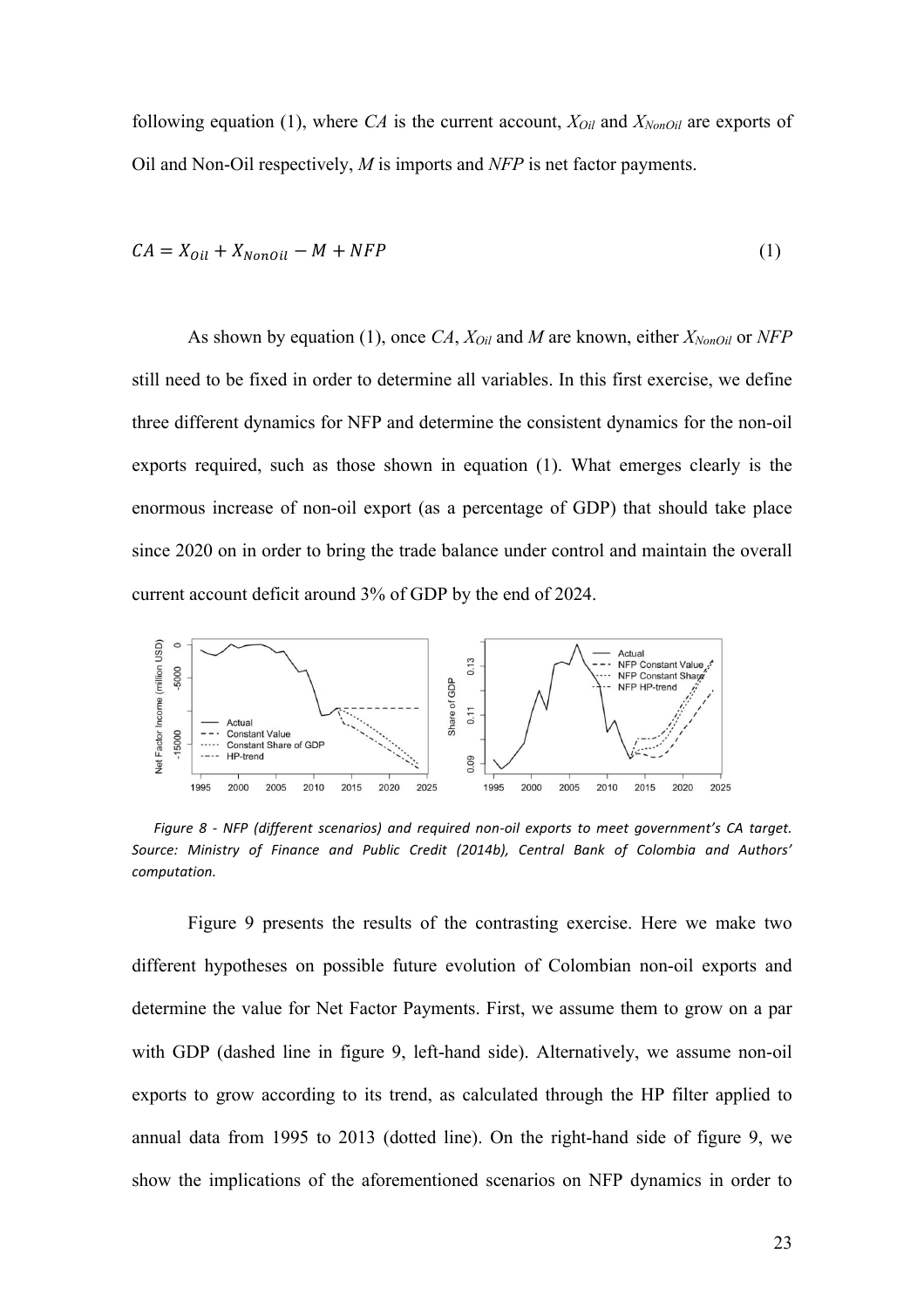meet the government current account target. What emerges is that NFP will remain reasonably negative for some years ahead. Nonetheless from 2020 onwards, the increasing gap between total imports and oil exports, and the ensuing widening overall trade deficit (in goods and services), together with an expected reduction in the current account deficit, implies that NFP will switch from negative to positive values. Needless to say, such a scenario appears at the very least unrealistic. This is even more so if it is linked to the government's expectations regarding persistently positive net FDI over the next ten years. Indeed, in presence of persistently positive net FDI *inflows*, and of an increasing *stock* of foreign direct investment in Colombia, it seems reasonable to expect a further rise in the flow of profits repatriation and, hence, an even more negative NFP. In the end, there are no credible reasons this could turn into positive in a foreseeable future.



*Figure 9 ‐ Non‐oil exports (different scenarios) and required NFP to meet government's CA target, Source: from Ministry of Finance and Public Credit (2014b), Central Bank of Colombia and Authors' computation.*

Figures 8 and 9 describe 'implicit' dynamics in non-oil Colombian exports or, alternatively, in NFP consistent with governmental targets on the overall current account balance. Let us now modify our perspective and assume that the Colombian current account is endogenous and determined by the prevailing trends in their several components. According to the different scenarios we assume, the Colombian current account may actually assume values quite separate from government expectations.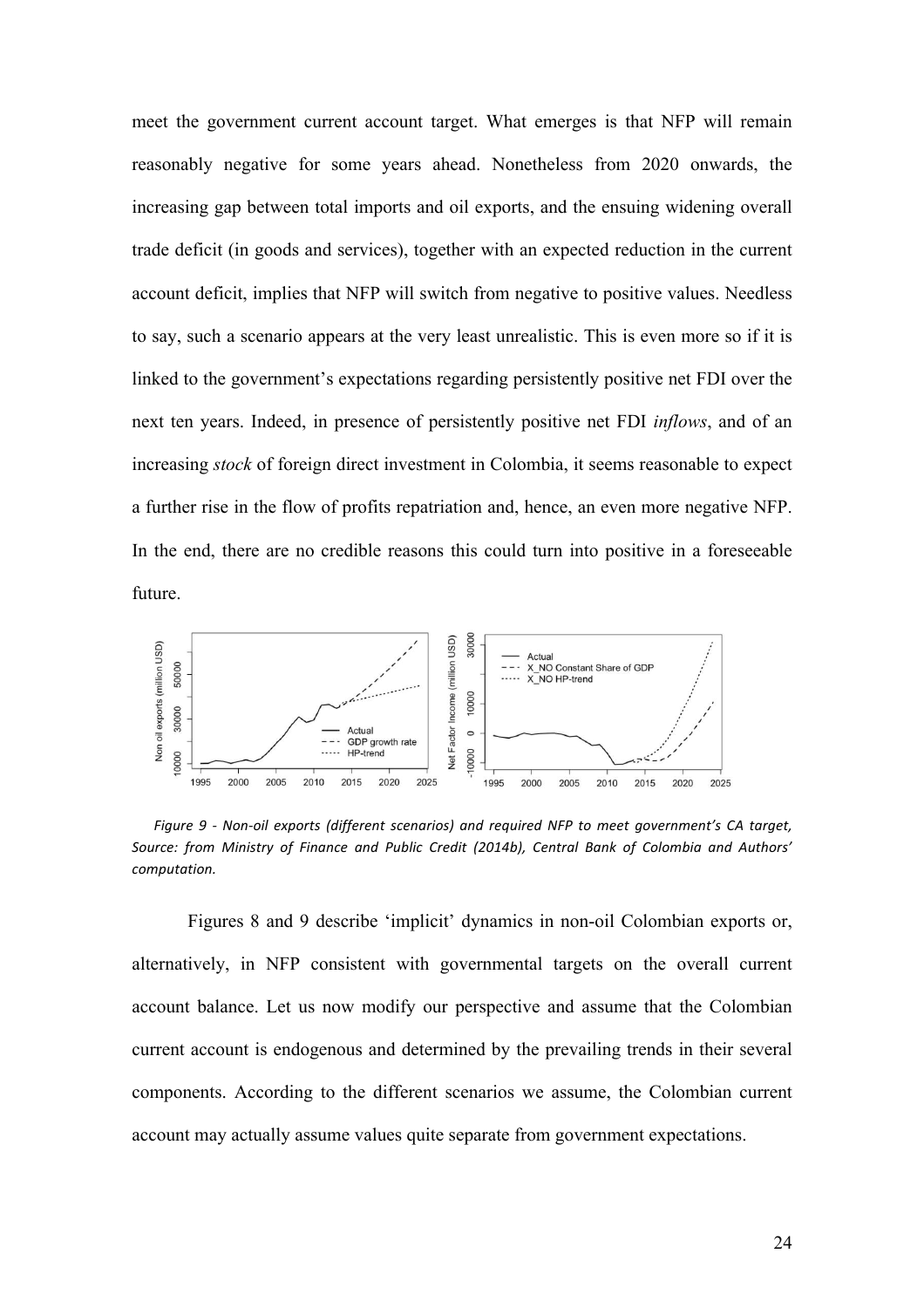# *5.2 Financial Account and Current account reconciliation*

Given the doubts shed on the government-forecasted value of the current account, we pursue our analysis by computing our own forecasts for the current account. We follow equation (1) and keep the government-forecasted values for oil exports and imports but use two different hypothesis for the value of non-oil exports and net factor payments. The left-hand side of figure 10 below portrays the dynamics of the current account for these three scenarios. Government expected current account dynamics (dashed line) remains in stark contrast to alternative records that would emerge in the case where nonoil exports and NFP grow at the same pace as Colombian GDP (dotted line) or, even worse, if they grew according to past trends (dash-dotted line). In these two cases, it emerges strikingly clearly that effective Colombian current account deficit may eventually turn out to be much deeper than expected. The right-hand side of figure 10 determines the needed dynamics of the financial account in order to maintain the Colombian foreign reserve as constant (keeping the current exchange rate constant), according to the various scenarios for the current account dynamics. Should the government's expectation be confirmed, decreasing net positive capital inflows (as a ratio of GDP) would be more than enough to match the current account deficit and ensure stable Colombian foreign reserves (small dashed line). In the last decade, Colombia has experienced a remarkable surge in net capital inflows. Things change radically if we assume that the Colombian current account will be the result of non-oil exports and net factor payments moving on a par with GDP (dash-dotted line) or, even worse, following past HP trends (long dash line). In both scenarios, Colombia would need constantly growing and indeed mounting financial account surpluses (i.e. an increasingly *negative* net international investment position) in order to cover the huge current account imbalances.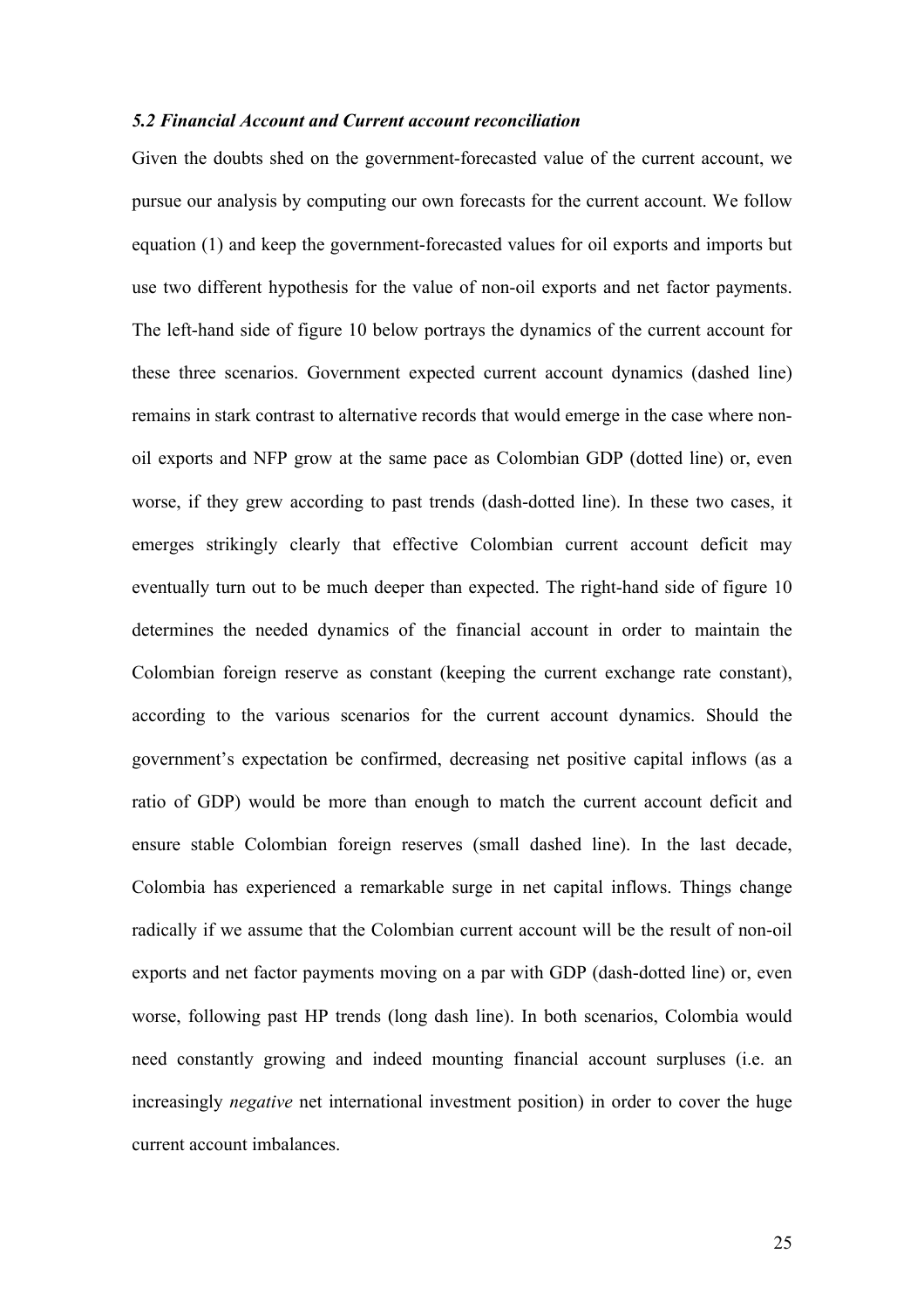

*Figure 10 ‐ Current account and capital account under different scenarios. Source: from Ministry of Finance and Public Credit (2014b), Central Bank of Colombia and Authors' computation.*

#### *5.3 Foreign reserves dynamics*

The last exercise we ran is to determine the impact of the various scenarios at hand on the accumulation of foreign reserves, assuming a constant exchange rate. We assume two trends for each account of the balance of payment accounts, thus implying four different scenarios, on top of the governmental forecasts. Table 5 summarizes the various hypothesis made for each scenario.

| Scenario | <b>Current Account Hypothesis</b>            | Capital Account Hypothesis |
|----------|----------------------------------------------|----------------------------|
|          | <i>NFP</i> and $X_{NonOil}$ GDP-based.       | Government forecasts.      |
|          | <i>NFP</i> and $X_{NonOil}$ HP-filter trend. | Government forecasts.      |
|          | <i>NFP</i> and $X_{NonOil}$ GDP-based.       | HP-filter trend.           |
|          | <i>NFP</i> and $X_{NonOil}$ HP-filter trend. |                            |
|          |                                              | HP-filter trend.           |

*Table 5 ‐ Scenario description*

The possible increase, or stabilization, of Colombian foreign reserves basically requires foreign net capital inflows to move accordingly to observed dynamics in the current account. If the Colombian current account deficit effectively follows the expected trajectory, decreasing net capital inflows (as a percentage of GDP), in line with government expectations (3,4% of GDP yearly from 2014 to 2015), will ensure a slight increase in foreign reserves (small dashed line). Things improve when foreign capital inflows follow their HP-filter trend (scenario 3 and 4). In such a case, a large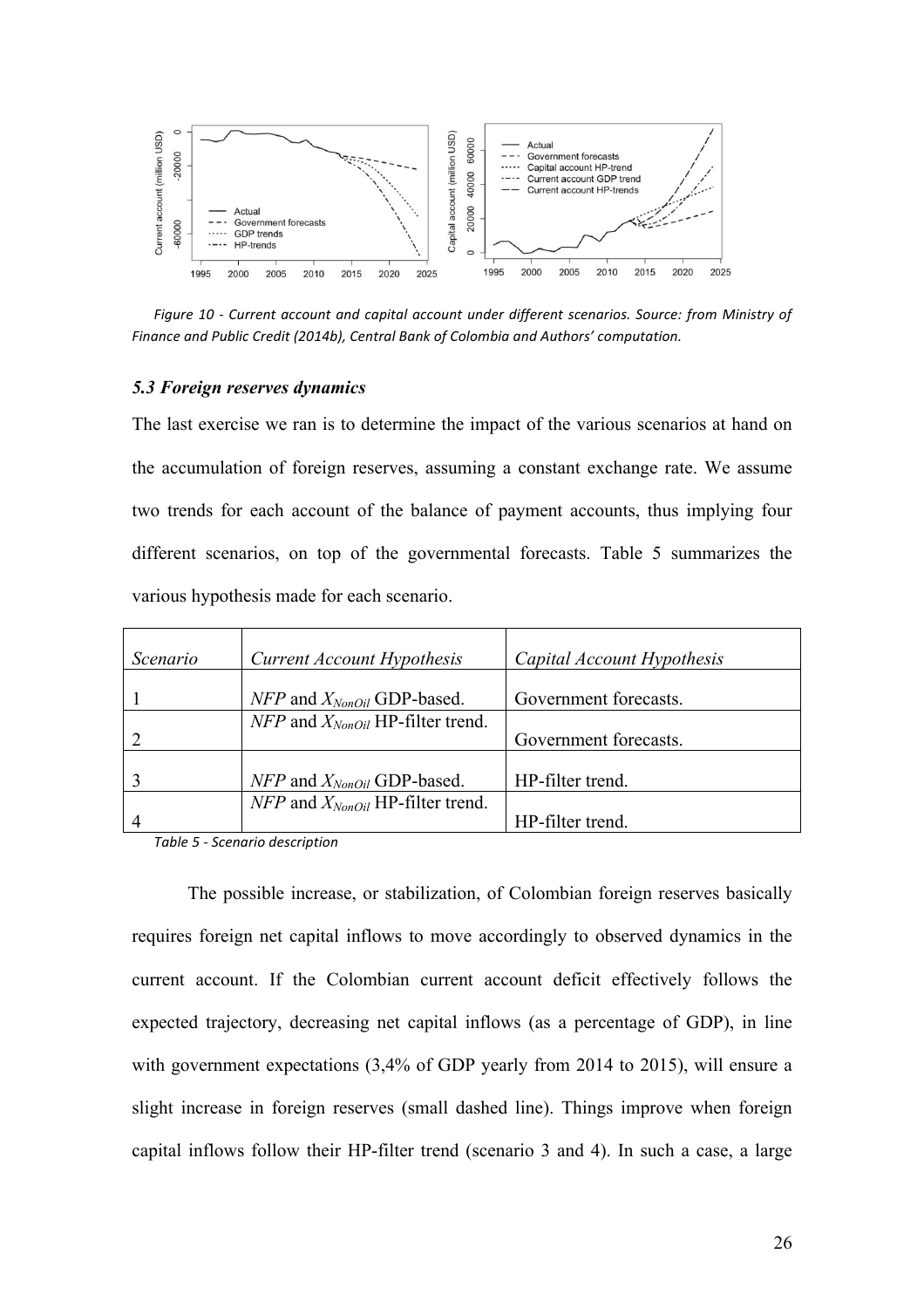financial account surplus will materialize and allow Colombian foreign reserves to increase at the outset, even in the event that non-oil exports and, above all, NFP move at par with GDP (scenario 3). However, in this scenario, the sum of the current account deficit and the financial account surplus (i.e the change in official reserves) turns negative from 2018 onwards. Accordingly, the reserve stock starts decreasing and reaches 0 in 2023. In the case of the HP-filter trend of the current account (scenario 4) foreign reserves will actually increase until 2020, where they reach almost \$ 83 billion.

However, things may change dramatically in the case of the financial account meeting government forecasts (scenario 1 and 2). If non-oil exports and NFP grow according to GDP growth trends (scenario 1), foreign reserves start decreasing immediately and would turn negative by 2022 (dash-dotted line). Clearly, such a reduction will be even faster should NFP and non-oil exports follow their HP-filter trends (scenario  $2$ ).<sup>21</sup> In such a scenario, Colombian foreign reserves will be driven close to zero by the end of 2019.



*Figure 11 ‐ Expected dynamics in Colombian foreign reserves stock (different scenarios). Source: from Ministry of Finance and Public Credit (2014b), Central Bank of Colombia and Authors' computation.*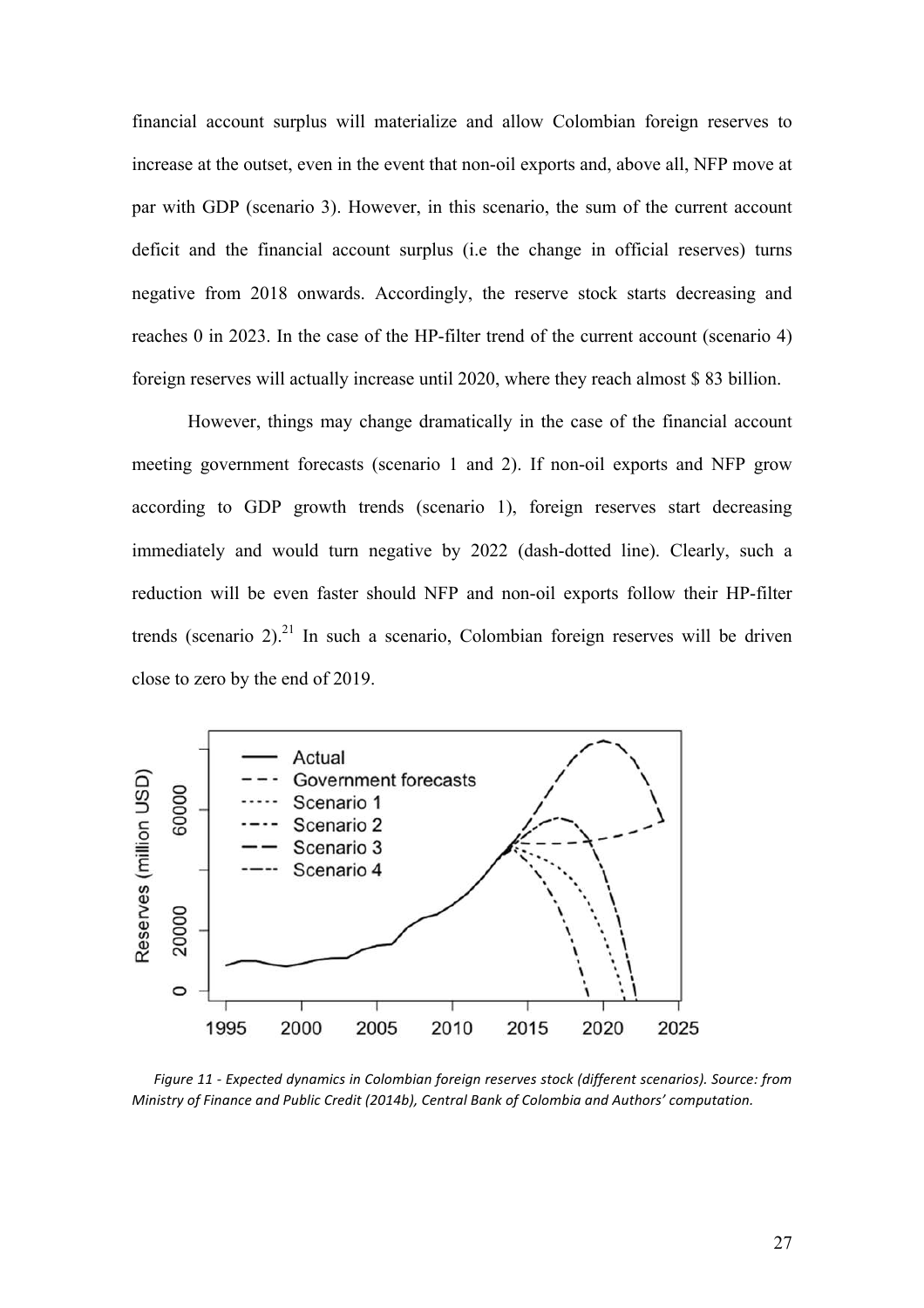# **6 Policy Options**

What are the policy implications of these scenarios and expected dynamics in Colombian foreign reserves? In the last decade, the Colombian economy has become far more dependent on the exploitation and exports of its own natural resources in order to pay for increasing imports of capital goods. The exports of oil and related products represent (in 2012) much more than 50% of Colombian exports. According to data provided by DANE (2014), by the end of 2012, foreign imports represent more than 60% of the total supply (domestic production plus imports) of capital goods. This ratio was less than 47% in 2000. Such a deep structural change in the Colombian economy implies that the nominal exchange rate appreciation is a fundamental macroeconomic variable affecting Colombian capability to invest, accumulate capital stock and support economic growth. A depreciation of the exchange rate, by making imported capital goods more expensive, could easily curtail investments and growth. In order to avoid such an event taking place, available foreign reserves play a fundamental role – they are the weapon in the hands of the Central Bank to defend the domestic currency. A shortage of foreign reserves might start a financial crisis.

Our analysis shows that there is no risk of such events taking place in the near future in Colombia. The right-hand side of figure 8, for instance, reveals that slightly increasing non-oil exports, as a share of GDP, will be enough to compensate for negative NFP and guarantee the Colombian current account to reach the government's target in the next 2-3 years. Similarly, negative NFP do not need to be immediately reduced in order to ensure an easy management of the Colombian external account and the Colombian peso. Yet, our analysis also shows that some trends characterizing Colombia since the mid 2000s are *unsustainable* in the medium to long run. Should huge profit repatriation continue in the upcoming years according to the astonishing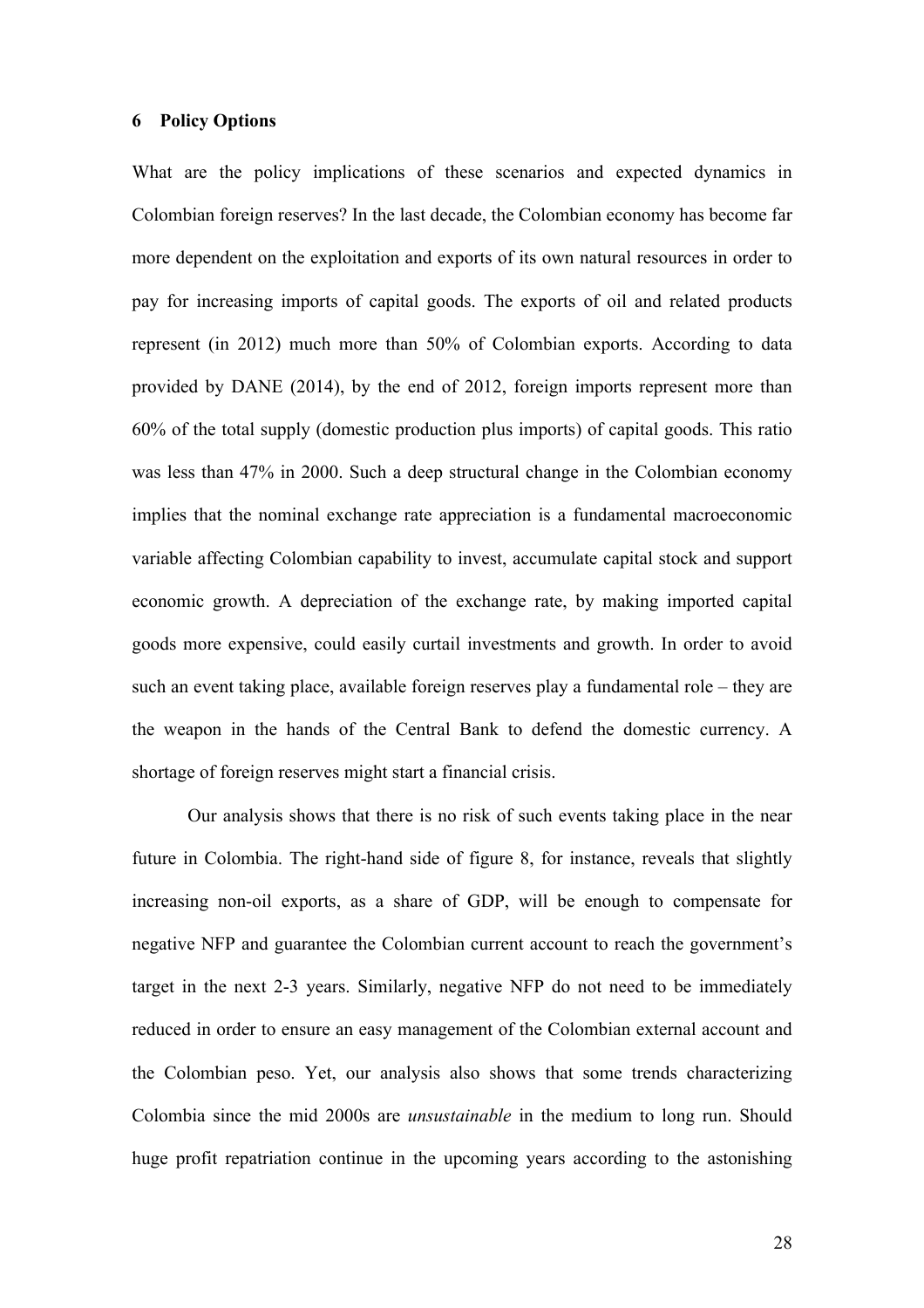dynamics registered so far, net positive capital inflows will not suffice, even in the best possible scenario, to preserve Colombian foreign reserves or to avoid a possible exchange rate crisis. $^{22}$ 

Furthermore, government optimistic forecasts rely upon a type of 'financial account-current account counter-balancing' mechanism that might be suitable in terms of addressing short-term problems, but is likely to give rise to viciously unstable dynamics in the long run. In the end, this may turn out to be the main source of Colombia possible financial instability. According to Singh,

FDI investment creates foreign exchange liabilities not only now but also into the future. This characteristic leads to the danger that unfettered FDI may create a time profile of foreign exchange outflows (in the form of dividends payments or profit repatriation) and inflows (i.e. fresh FDI) which may be time inconsistent (Singh, 2003, p. 209).

Thus, important current foreign capital inflows, FDI in particular, provide the country with foreign currency flows covering current account deficits and, possibly, stabilizing the exchange rate (or creating room for an exchange rate stabilization). However, they also create the basis for even higher foreign currency outlays in the upcoming years, hence the need for even stronger financial account inflow. The beneficial impact of FDI has a weak basis and may easily break down. Should capital inflow decrease due to a reduction in natural resource sector's profitability, for example, the fundamental source of foreign currency inflow will dry up while the foreign currency outflow still exists. This is the kind of risk Singh puts forward and which Colombia may face in the medium/long-run.

Interestingly, recent economic facts reinforce our doubts as to the medium-tolong run "structural" solidity of the Colombian external account, and the Colombian capability to manage and stabilize the exchange rate. We refer to the huge drop in the

29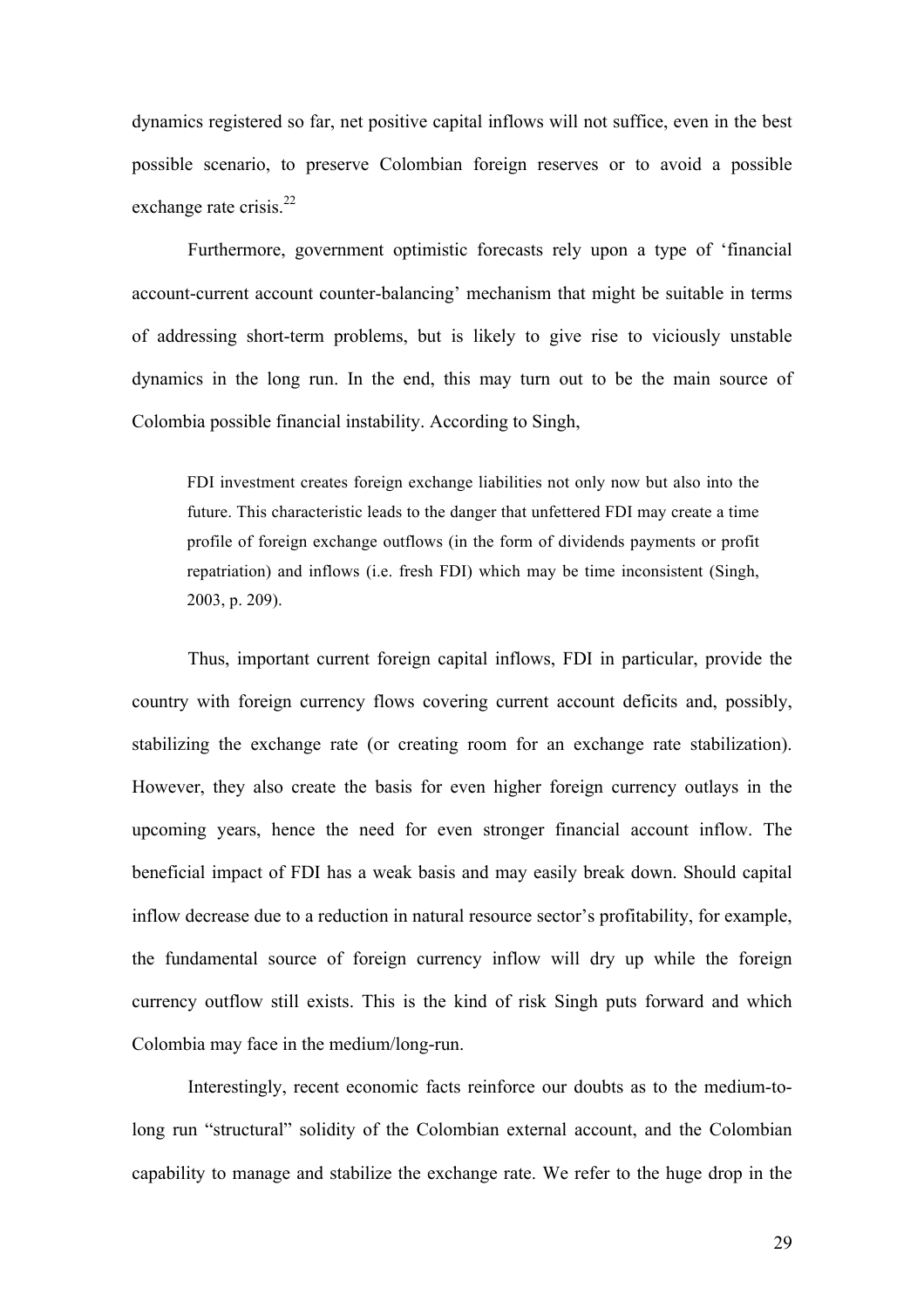international price of primary commodities, oil in particular, taking place at the end of 2014. Due to the overreliance of Colombian exports on oil exports, this shock has first widened even further the Colombian current account deficit. According to the IMF (2015), the Colombian current account deficit is expected to be around 5.9% of GDP in 2015, i.e. a level considerably higher than that foreseen by the Colombian government just one year before. On top of this, the Colombian peso started to depreciate in the beginning of 2015 On the one hand, according to the IMF (2015), these signs of depreciation, together with rising uncertainty on international financial markets, "could lead to sharp re-pricing of Colombian assets and exchange rate (IMF, 2015, p.7)", hence to capital reversals and, possibly, financial turbulences. On the other hand, the IMF (2015) also shares our doubts as to the adequacy of Colombian foreign reserves to avoid likely contractionary exchange rate collapses. In fact, even though the level of Colombian official reserves "appears adequate for precautionary purposes, [it] may be insufficient for tail risks […and] reserves measured relative to short-term external debt plus the current account deficit are still below pre-crisis ratios (IMF, 2015, p.15)".

More generally, the most recent dynamics in the Colombian exchange rate and external account seem to tell us that the domestic central bank should promptly intervene and accumulate large foreign reserves in order to tame excessive and perhaps unsustainable (at least in the long run) exchange rate appreciations when appreciation pressures do materialize on financial markets (due, first, to booming FDI and then portfolio investment). In a way, the domestic central bank should move from a rigorous, perhaps stricter, inflation targeting monetary policy (current inflation rate is below the 2% – 4% range originally targeted by the Colombian central bank), and integrate it with a competitive real exchange rate (CRER) target. This kind of alternative monetary policy strategy could first help to preserve the competitiveness of domestic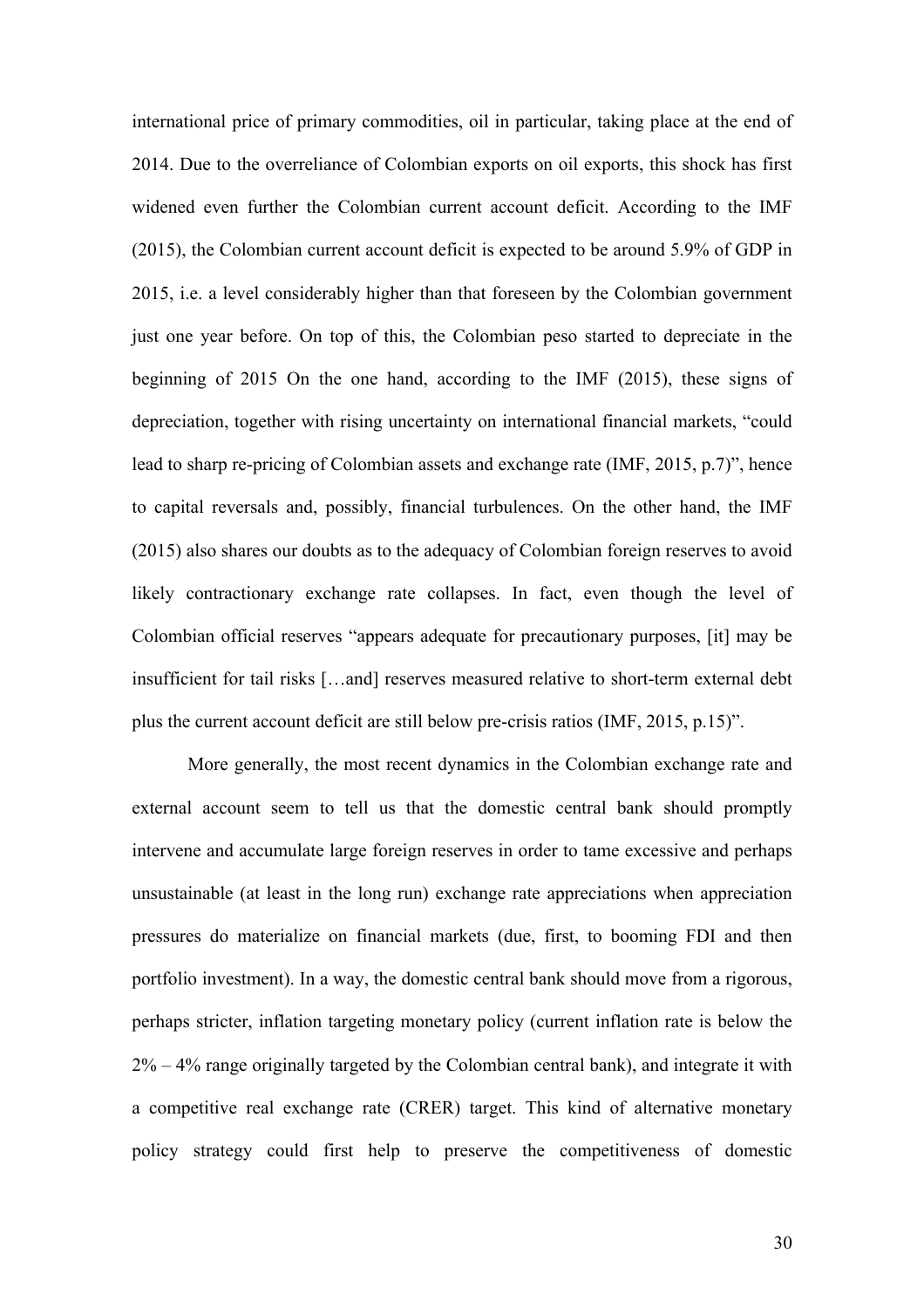manufacturing and maintain the current account balance sound. Second, accumulated reserves could be subsequently deployed to stabilize the exchange rate and avoid contractionary devaluations that could be possibly triggered off by sudden stops and capital reversals. The Colombian central bank did intervene in the first half of 2014 in presence of mounting foreign portfolio investment. However, there are now good reasons to believe it acted too late and too mildly. It should have done so much before and much more actively.

In order to be able to tackle such possible undesirable outcomes in advance and in a more structural way, two additional policy measures come to mind. They are strictly linked to each other. First, Colombia should reduce its dependence on foreign direct investment as both a source of foreign currency inflow and productive investment. To clarify this point, this does not imply that Colombia should discourage FDI from taking place, in particular those which may lead to a diversification of its productive and export pattern. We are simply suggesting that FDI should represent only part, and perhaps not the most relevant one, of Colombian capital accumulation and development processes, together with productive initiatives undertaken by domestic participants. Second, and in accordance with the previous point, the Colombian government should implement policies that significantly diversify the export base. The Colombian government foresees a reduction in the production of oil since 2017 onwards. There is no guarantee that the dynamics of non-oil exports (including other primary commodities) will be sustainable enough to avoid a widening current account deficit from taking place, nor to pay for increased repatriation of foreign companies' profits. The expansion of Colombian product and export space may provide the required dynamics. In the end, such a strategy would be absolutely in line with the most recent evidence on successful episodes of long-run economic development. It is the kind of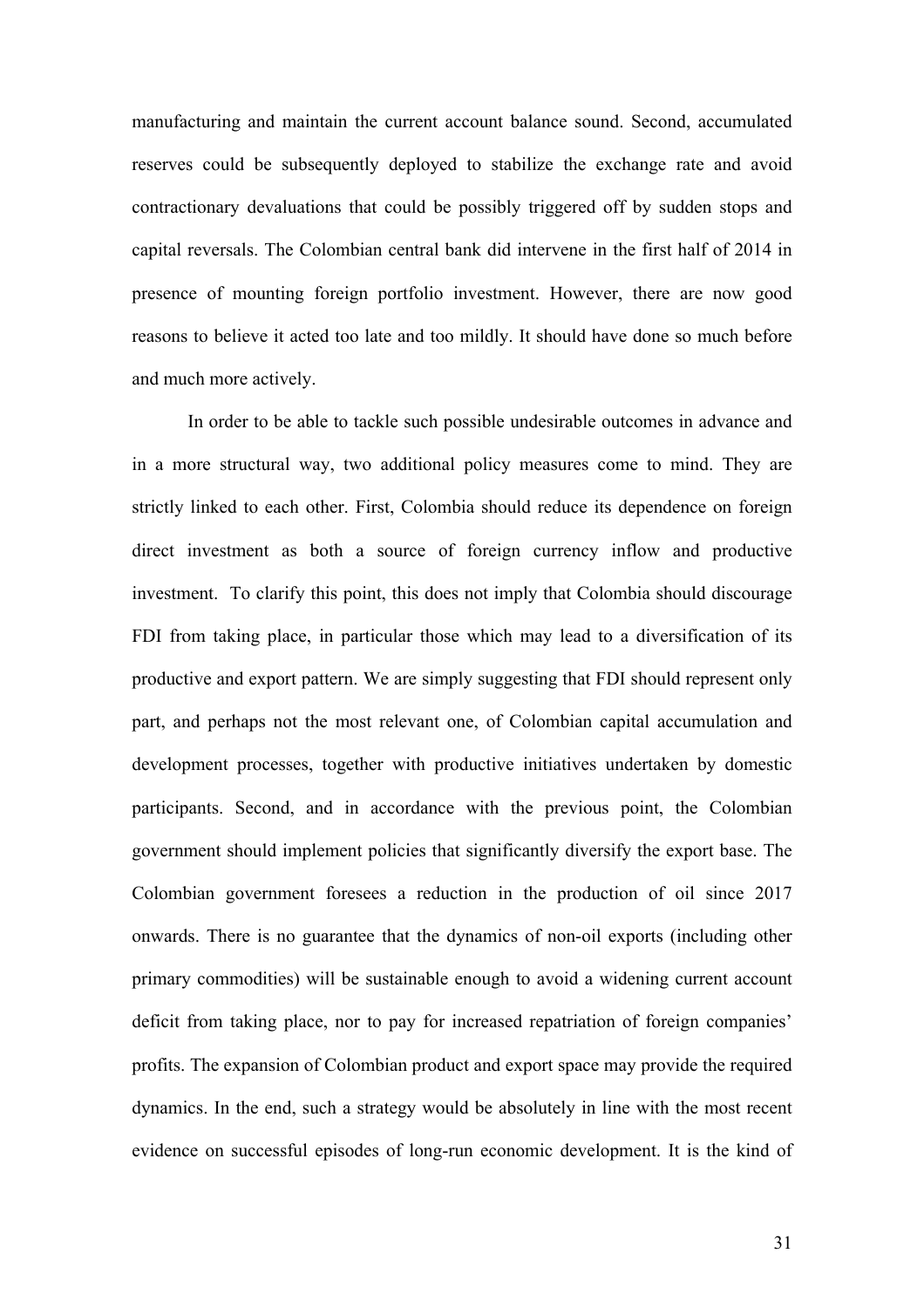goods exported that matters for growth (Haussmann et al. 2007), and product diversification characterizes a relevant part of the development process (Imbs and Wacziarg, 2003; Rodrik, 2007). This is even more relevant to the present case since, according to Hernandez Jimenez and Razmi (2014), Colombia is among those Latin American economies in which an improvement in the trade account, perhaps via export diversification, provides a fundamental spur to economic growth. Apparently Colombia has followed a radically different development pattern from that outlined above, which has put too much emphasis on the exploitation of domestic natural resources as its main source of economic growth (the so called '*locomotora minera-energetica*').

It might be wise for Colombia to use natural resource revenues to support a clear diversification strategy that might, at least partially, rebalance the development strategy it has followed so far. "Product and export diversification" means, inevitably, industrial policy. Which kind of industrial policy? There are essentially two issues at stake. First, the articulation between trade and industrial policy. Second, the "horizontal" vs. "vertical' orientation of the same industrial policy. Talking about the first issue means understanding a big mistake made by Colombian policy-makers in terms of the appropriate sequencing of the policy-mix. What we have learnt from the extraordinary development experiences of several Asian economies is that a good formula to promote product and export diversification is "trade liberalization cum export promotion and vertical industrial policy based on the scheme privilege-incentive-threat" (e.g.: a sector is protected only for a limited and pre-established period of time and provided that some performance criteria are respected – say, x percent of your production is to be exported after 3 years of protection, otherwise protection is withdrawn). Colombian policy-mix, on the contrary, has been based on the formula "trade liberalisation cum progressively weaker export promotion and horizontal industrial policy without incentives and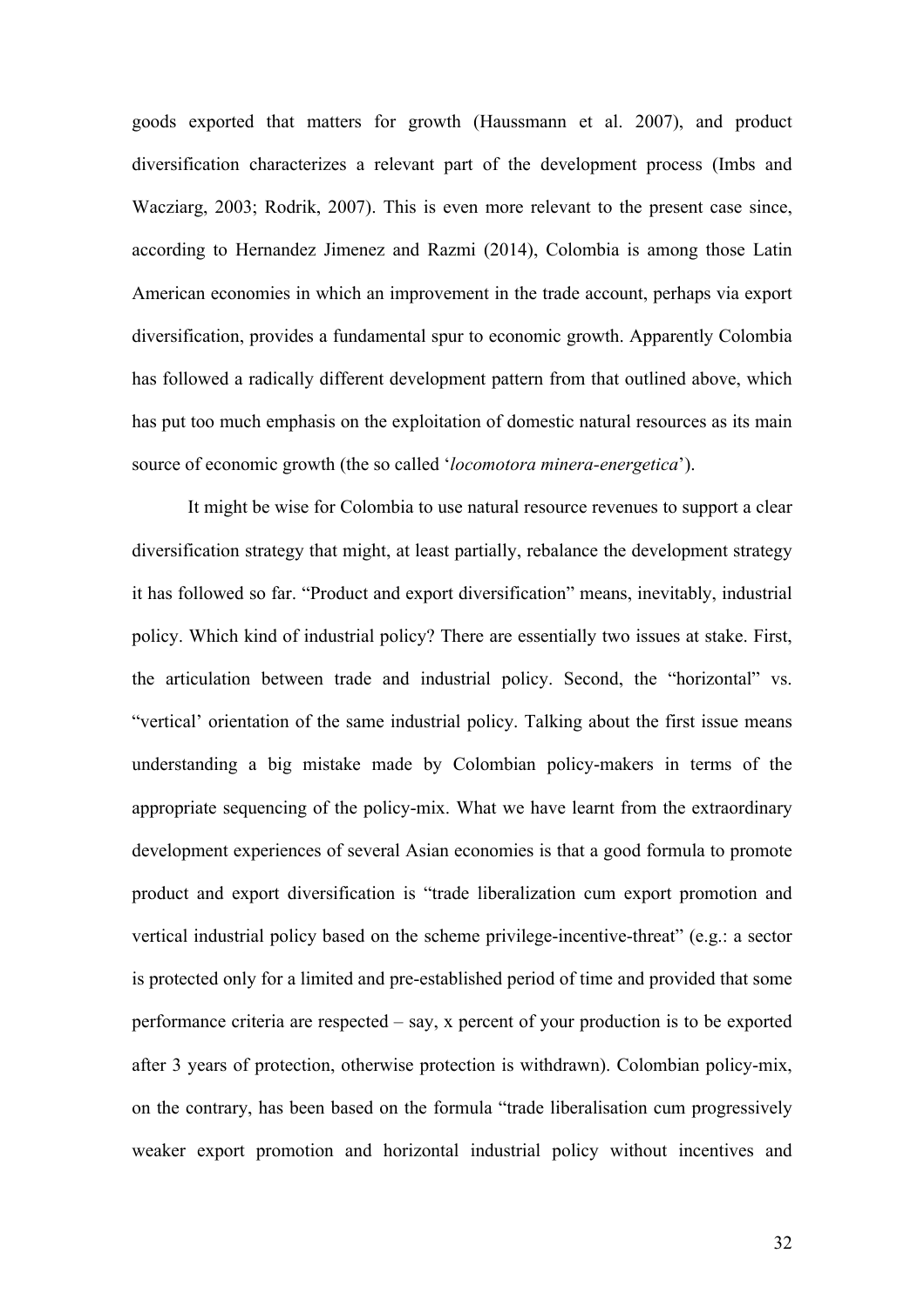threats". As to trade liberalization, this is, in Colombia, a fact of life: over the last 20-25 five years the country has signed so many Free Trade Agreements (FTAs), including with richer and larger partners (European Union and United States). As to the progressively weaker export promotion, here it suffices to remind that starting from 1967 (when the agency ProExpo was created), the average, implicit export subsidy has been continuously falling (Missaglia, 2014). Finally, insisting on "horizontal" industrial policies – reducing the cost of opening a business, protecting investors, improving contract enforcements and the rule of law, etc. – is a mistake: in this respect, Colombia has already improved a lot and the only country in the region with a better position in the World Bank ranking *Doing Business* is Peru. <sup>23</sup> Still, this has not been a great achievement since, as we already saw, over the last years the degree of export diversification has lowered. So, moving toward what we called the Asian formula, even within the restrictions imposed by World Trade Organization regulations, is the route to be pursued. The only kind of "horizontal" industrial policy that has not been implemented is related to infrastructural development. Even the casual visitor understands that in Colombia the infrastructural backwardness is impressive. Some figures may help: the World Bank is maybe exaggerating when claiming that Latin American countries should invest 4-6% of GDP in infrastructure in order to catch up with fast growing Asian economies<sup>24</sup>, but it is certainly not enough to invest less than 1% for two decades (Missaglia, 2014).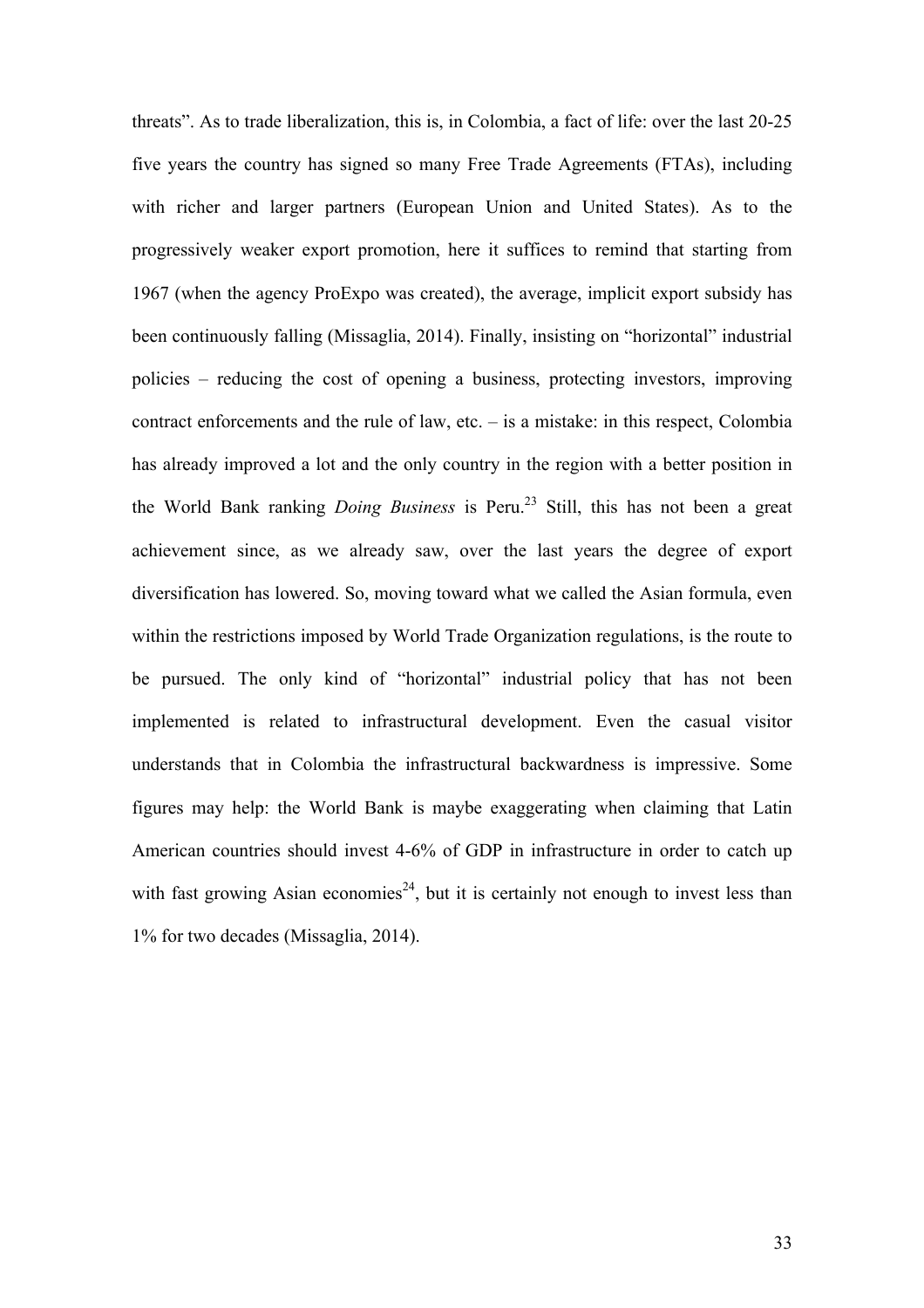# **Notes**

- 1. CIVETS stands for Colombia, Indonesia, Vietnam, Egypt, Turkey and South Africa.
- 2. In the last decade, Colombian per capita income grew at rates that are certainly not comparable to the fastest-growing Asian economies. Still, despite an inevitable slowdown from 2007 to 2009, Colombian per capita GNI grew annually at an average of 5.3% between 2004 and 2013.
- 3. Following Coelho and Gallagher (2013), Colombia temporary introduced some capital controls in order to tame booming capital inflows and reduce pressures on real exchange rate appreciation from May 2007 to October 2008. These measures, however, have proved to be too mild to reach their targets and thus have been lifted since then.
- 4. See Ministry of Finance and Public Credit (2014a), 'An Outlook of the Colombian Economy', freely available for download at http://www.minhacienda.gov.co/HomeMinhacienda/saladeprensa/Presentaciones.
- 5. Increasing exploitation of domestic natural resources and high commodity prices are usually associated to long-lasting current account surpluses, see Ojeda et al. (2014) for example.
- 6. Goda and Torres (2013) perform an econometric analysis in order to test the existence of any effects of FDI on Colombian real exchange rate and, in turn, on manufacturing development. Their sample coverage runs from 1996 (first quarter) to 2012 (first quarter). On the one hand, they conclude that 'net FDI and net other inflows are the main drivers of the post-2003 capital inflow appreciation effect in Colombia (Goda and Torres, 2013, p. 16)'. On the other hand, they find that real exchange rate appreciation explains most of the de-industrialization episode currently underway in Colombia.
- 7. Corden and Neary (1982) assume a Hicks-neutral technological progress to take place in the energy sector, raising both labor and capital productivity in that sector. Similar results could also be obtained if an increase of primary commodities' prices is assumed and the country under consideration is a net exporter of primary energy commodities, or if there is an increase in the endowment of the natural resource input specific to the energy sector.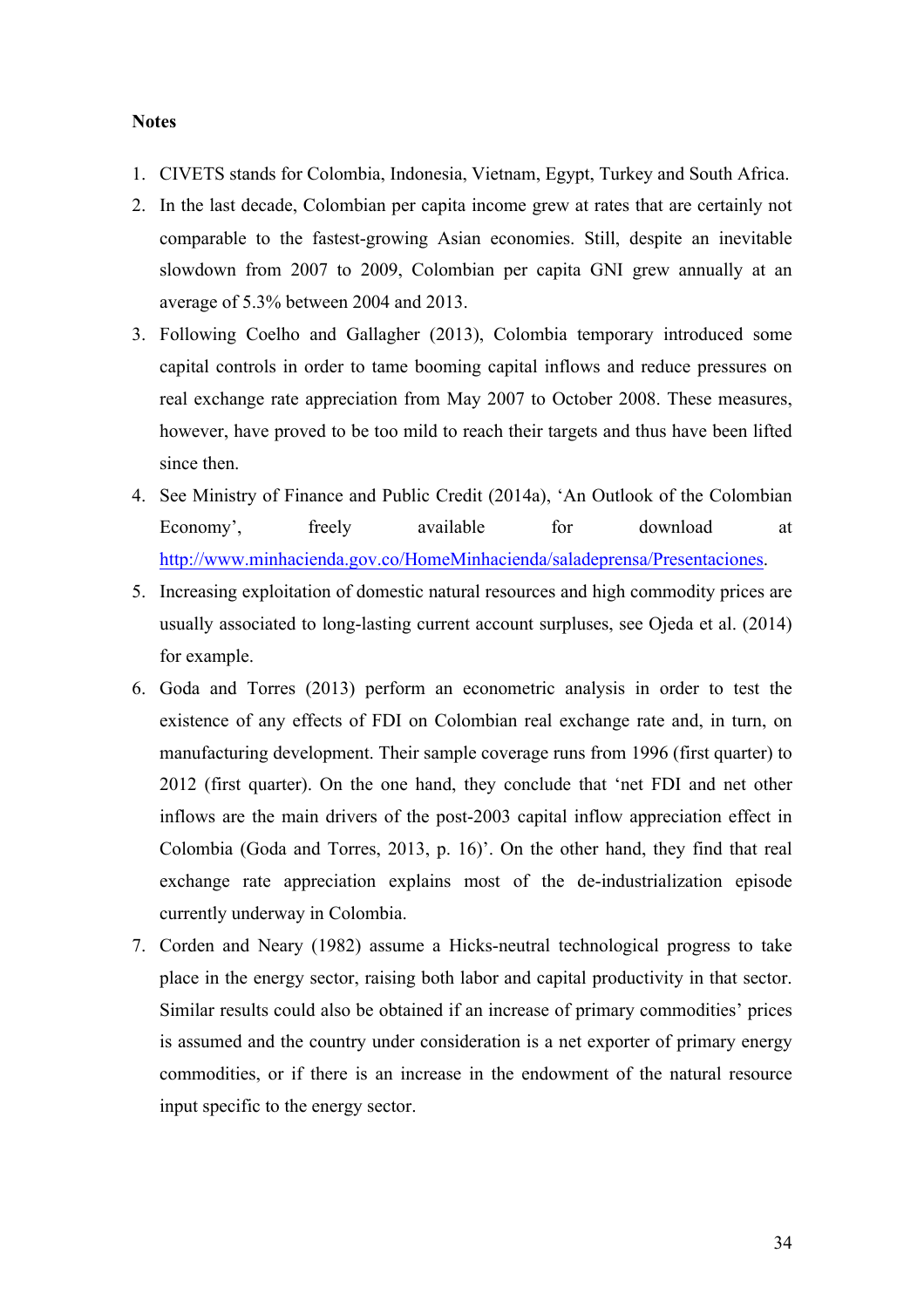- 8. Torvik (2001) allows for different results by allowing for learning-by-doing to take place in the non-tradable sector as well, and technological spill-over running both ways (from manufacturing to services and vice versa).
- 9. Different conclusions with respect to the standard 'Dutch disease' literature can be obtained when inter-temporal optimization and consumption smoothing is allowed through financial market mechanisms. Mansoorian (1991), for instance, finds that a real depreciation and an expanding manufacturing sector could emerge in the long run as the optimal response to over-borrowing, real exchange rate appreciation and de-industrialization in the short run. These conclusions reinforce those provided by Bruno and Sachs, who stress that 'optimizing far-sight households (and government) will not consume all current oil revenues, but will rather save in anticipation of the future decline […] to the extent that the current revenues overstate the 'perpetuity equivalent' of oil earnings, a focus on current production levels overstates the resource allocation consequences of the oil sector (Bruno and Sachs,1982, p. 858).'
- 10. Considering the interplay between financial and real factors in the analysis of Dutch disease is not completely new. See, for instance, Blecker and Seccareccia (2008).
- 11. The debate on Colombian deindustrialization dates back to at least 1986, see Kamas (1986).
- 12. Tregenna (2011) identifies three possible processes leading to de-industrialization as measured by a reduction of the manufacturing employment share. First, a reduction in labor-intensity (increase in labor productivity) coupled with a contraction of that sector output; second, a reduction in labor-intensity that outweighs the expansion of sector production; finally, the contraction of sectorial activity that outweighs the increase in labor-intensity (decline in labor productivity). Such processes, all giving rise to a lower manufacturing employment share, are likely to prompt different and perhaps opposite effects on overall economic records. This is also the reason why analogous trends in manufacturing employment in Asian and Latin American economies, Colombia among them, have been often associated to diverging economic performances. Whilst the former registered increasing manufacturing value added shares and even stronger improvements in manufacturing labor productivity, most Latin American economies experienced worrisome *premature* reductions in manufacturing GDP shares, and dismal increases in labor productivity by international standards. Indeed, 'if a decrease in manufacturing employment share is primarily accounted for by falling labor-intensity of manufacturing, this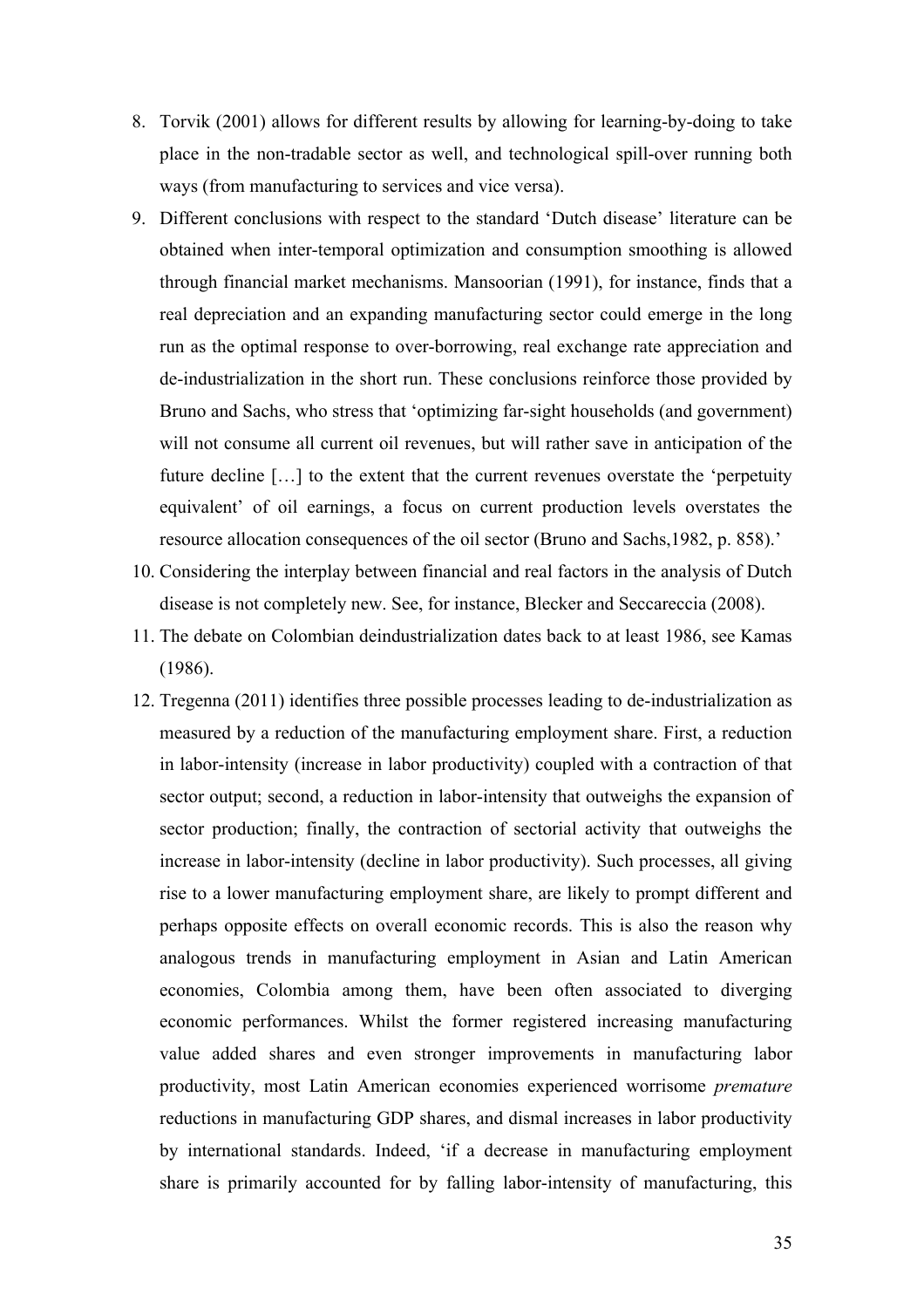calls into question the extent to which 'de-industrialization' is an appropriate characterization. The point is that a fall in the share of manufacturing employment that is mostly accounted for by falling labor intensity (i.e. increasing labor productivity) would not necessary have a negative impact on growth. This is different from the case where the fall in the share of manufacturing employment is associated primarily with a decline of the manufacturing sector as a share of GDP. In such a scenario, an economy would be particularly at risk of losing out on the growth-pulling effects of manufacturing (Tregenna, 2011, p.15).'

- 13. Variations in the sectorial employment share can be decomposed into three elements: variations in the labor-intensity characterizing sector's production (i.e. the labor-intensity effect); variations in the sectorial GDP share (i.e. the sector share effect); variations of overall labor productivity, which obviously affect overall employment dynamics (i.e. the above labor-productivity effects). We can represent the sectorial employment share (hence its variation) according to this formula:  $L_{it}$  $rac{L_{it}}{L_t} = \frac{L_{it}}{Y_{it}}$  $Y_{it}$  $* \frac{Y_{it}}{y}$  $\frac{Y_{it}}{Y_t} * \frac{Y_t}{L_t}$  $\frac{d}{dt}$ ,  $L_{it}$  being employment level in sector *i* at time *t*,  $Y_{it}$  sectorial production at time *t*, *Lt* and *Yt* overall employment and production levels. It is worth noting that the sectorial labor intensity (or the inverse of the labor productivity) is a output-weighted average of each sub-sector labor intensities. Thus, a decrease in labor productivity does not necessarily imply using a less efficient technology but can be the result of a change of the output shares in favor of a more labor-intensive sub-sector.
- 14. See UNCTAD (2014), 'Manufactured goods by degree of manufacturing', freely available for download from http://unctadstat.unctad.org/EN/Classifications.html.
- 15. United States of America (22/11/2006), Chile (27/11/2006), Northern Triangle (El Salvador, Guatemala and Honduras, 09/08/2007), Canada (21/11/2008), European Free Trade Association (25/11/2011) and European Union (26/06/2012), source: Organization of American State's Foreign Trade Information System, http://www.sice.oas.org.
- 16. In Figure 3, according to UNCTAD data, upward trends in the nominal and real effective exchange rate indexes stand for appreciations. Depreciations are represented by downward sloping sections in exchange rates dynamics.
- 17. According to data provided by the IMF (2014), from 2003 to 2012, Colombia has experienced average inflation rates significantly lower than those observed in other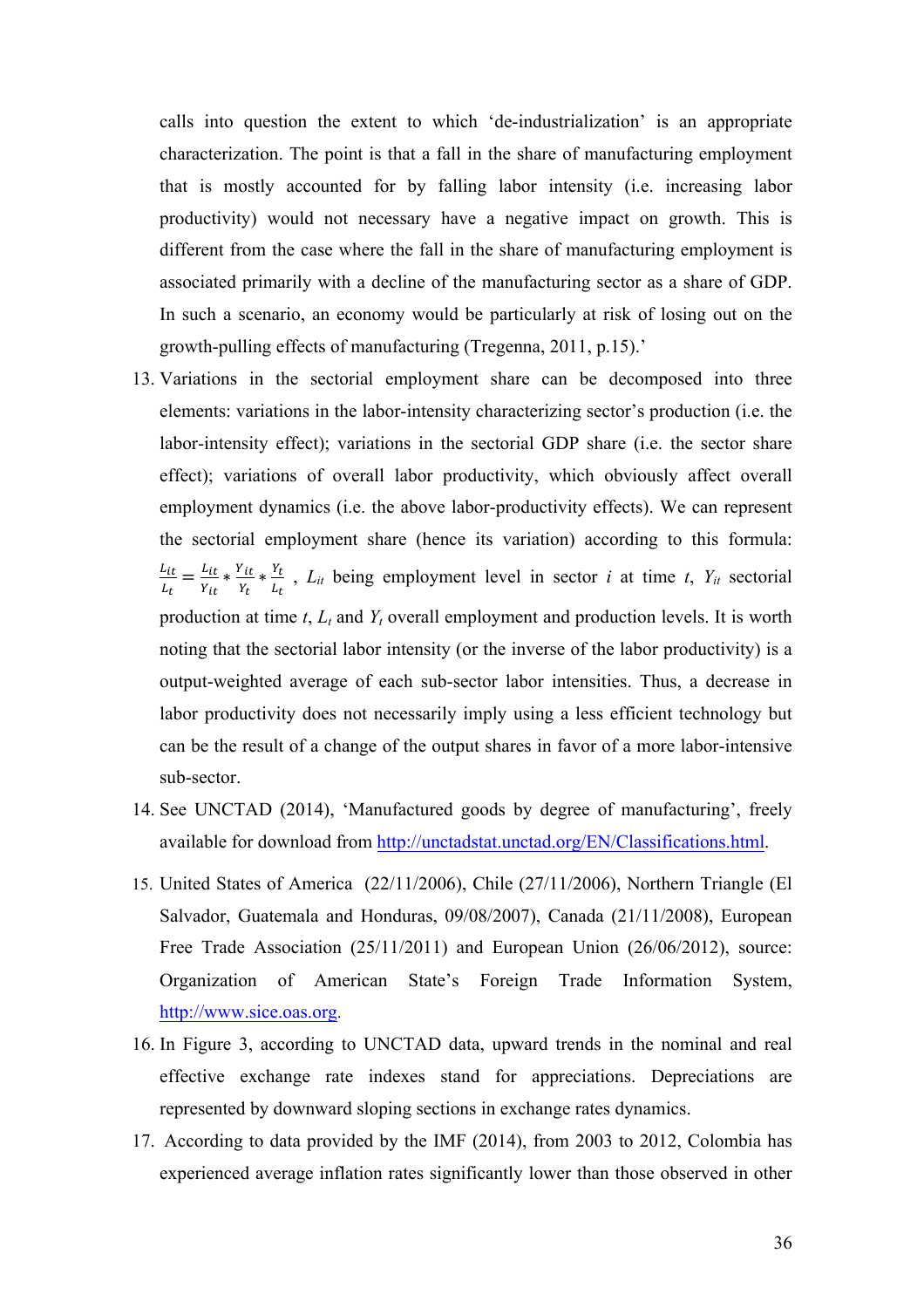emerging economies such as Brazil (1,6 percentage point less), India (2,6), South Africa  $(0,8)$  and Turkey  $(5,7)$ .

- 18. See IMF World Economic Outlook (April 2014). Data freely available from http://www.imf.org.
- 19. The R source code and the datasets used to generate all graphs and econometric results of this paper can be found on the website of one of the authors.
- 20. Unfortunately, we do not have detailed yearly values for the financial account and Foreign Direct Investment but only averages over the time period.
- 21. It must be emphasized that, due to the mining-sector boom, the evolution of nonprimary exports over the last decade has been particularly disappointing. The share of primary export (oil, coffee, flowers, bananas, etc.) in total exports rose from 74% in 2001 to 81% in 2012 (Consejo Privado de Competitividad, 2013).
- 22. See Ocampo (2009) on the disruptive effects on the Colombian external account of a possible reduction in the price of primary commodities.
- $23.$  Available  $\overline{a}$  at  $\overline{a}$  at  $\overline{a}$

http://www.doingbusiness.org/data/exploreeconomies/~/media/giawb/doing%20business/do cuments/profiles/country/COL.pdf?ver=2

24. See

http://siteresources.worldbank.org/INTLAC/Resources/LAC\_Infrastructure\_execsu mm\_eng.pdf

#### **References**

- Blecker, R.A. and M. Seccareccia (2008) Would a North American monetary union protect Canada and Mexico against the ravages of "Dutch disease"? A postfinancial crisis perspective - Paper prepared for "The Political Economy of Monetary Policy and Financial Regulation: A Conference in Honor of Jane D'Arista," May 2-3, 2008, Political Economy Research Institute (PERI), University of Massachusetts, Amherst, USA
- Botta A. (2010) Economic Development, Structural Change and Natural resource Booms: A Structuralist Perspective, *Metroeconomica*, vol. 61 (3), pp. 510 – 539.
- Bruno M. and Sachs J.D. (1982) Energy and Resource Allocation: A Dynamic Model of the "Dutch Disease", *Review of Economic Studies*, vol. 49 (5), pp. 845 – 859.
- Cabrera Galvis M.C. (2013) *Diez Años de Revaluación*, Bogotà: Editorial Oveja Negra.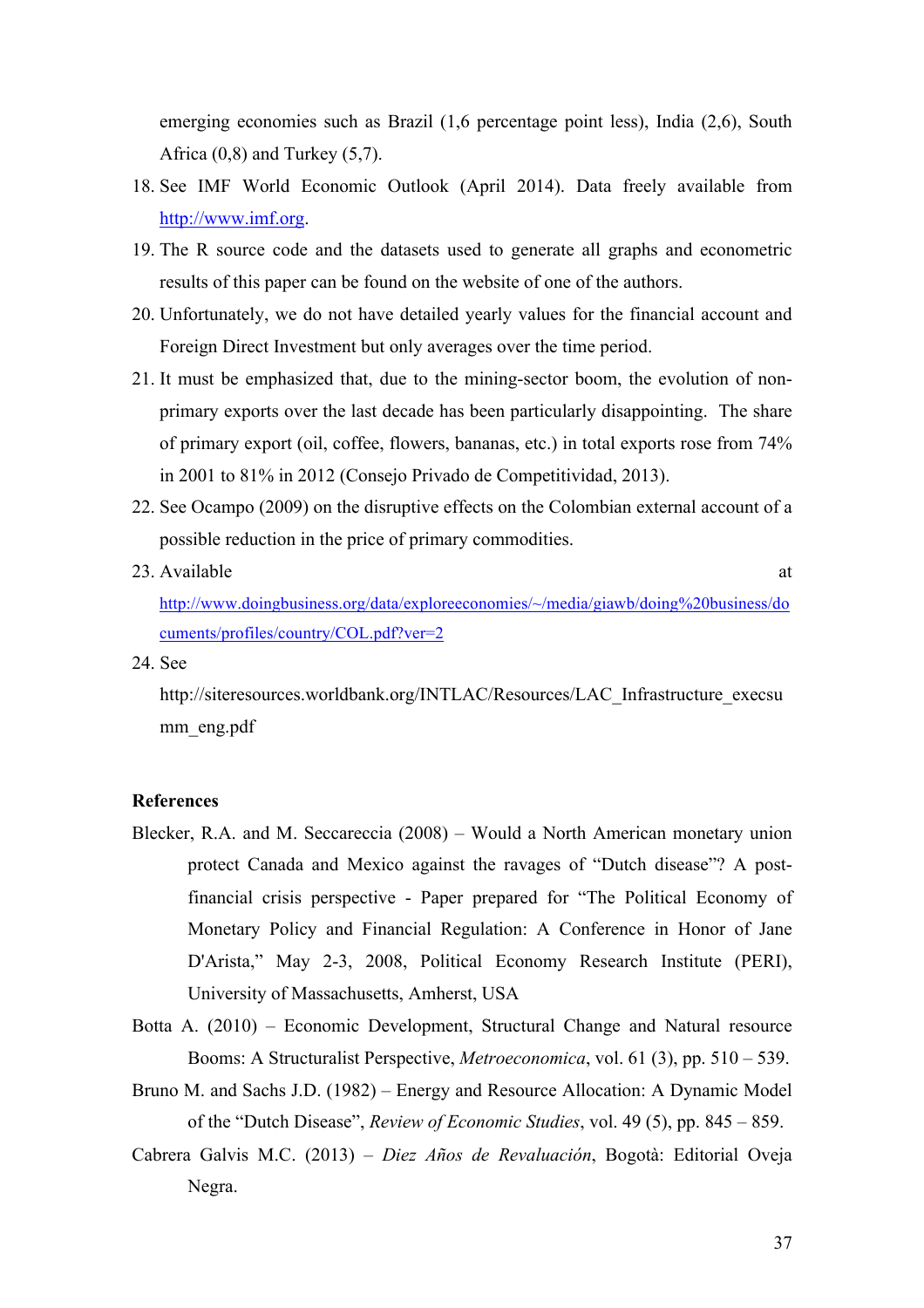- Claveijo C., Vera A. and Fandino R. (2014) *De-industrialization in Colombia: Quantitative Analysis of the Determinants*, ANIF Estudios Especiales 2014, freely available for download from http://anif.co/node/10697.
- Coelho B. and Gallagher K.P. (2013) The effectiveness of capital controls: evidence from Colombia and Thailand, *International Review of Applied Economics*, vol.27 $(3)$ , pp. 386 – 403.
- Chang H.J. (2010) *23 Things They Don't Tell You About Capitalism*, London: Penguin Books.
- Consejo Privado de Competitividad (2013) Informe Nacional de Competitividad 2013-2014, Bogotá, Colombia.
- Corden W.M. and Neary J.P. (1982) Booming Sector and De-industrialization in a small open economy, *The Economic Journal*, vol. 92 (368), pp. 825 – 848.
- DANE (2014) *DANE Supply and Uses Matrix Table*, freely available for download from https://www.dane.gov.co/index.php/cuentas-economicas/cuentas-anuales.
- Dutt A.K. (1997) The Pattern of Direct Foreign Investment and Economic Growth, *World Development*, vol. 25 (11), pp. 1925 – 1936.
- The Economist Intelligence Unit (2013) *Latin America as an FDI Hotspot: Opportunities and Risks*.
- Gylfason T., Herbertsson T.T. and Zoega G. (1999) A Mixed Blessing: Natural Resources and Economic Growth, *Macroeconomic Dynamics*, vol. 3 (2), pp. 204  $-225.$
- Gylfason T. and Zoega G. (2006) Natural Resources and Economic Growth: The Role of Investment, *The World Economy*, vol. 29 (8), pp. 1091 – 1115.
- Goda T. and Torres A. (2013) *Overvaluation of the Real Exchange rate and the Dutch Disease: The Colombian Case*, CIEF Working Paper n. 28-13.
- Hausmman R. Hwang J. and Rodrik D. (2007) What you export matters, *Journal of Economic Growth*, vol. 12 (1), pp. 1 – 25.
- Hernandez Jimenez G. and Razmi A. (2014) Latin America after the global crisis: the role of export-led and tradable-led growth regimes*, International Review of Applied Economics*, vol.28 (6), pp. 713 – 741.
- Kamas L. (1986) Dutch Disease Economics and the Colombian Export Boom, *World Development*, vol. 14 (9), pp. 1177 – 1198.
- Imbs J. and Wacziarg R. (2003) Stages of Diversification, *American Economic Review*, vol. 93 (1), pp. 63-86.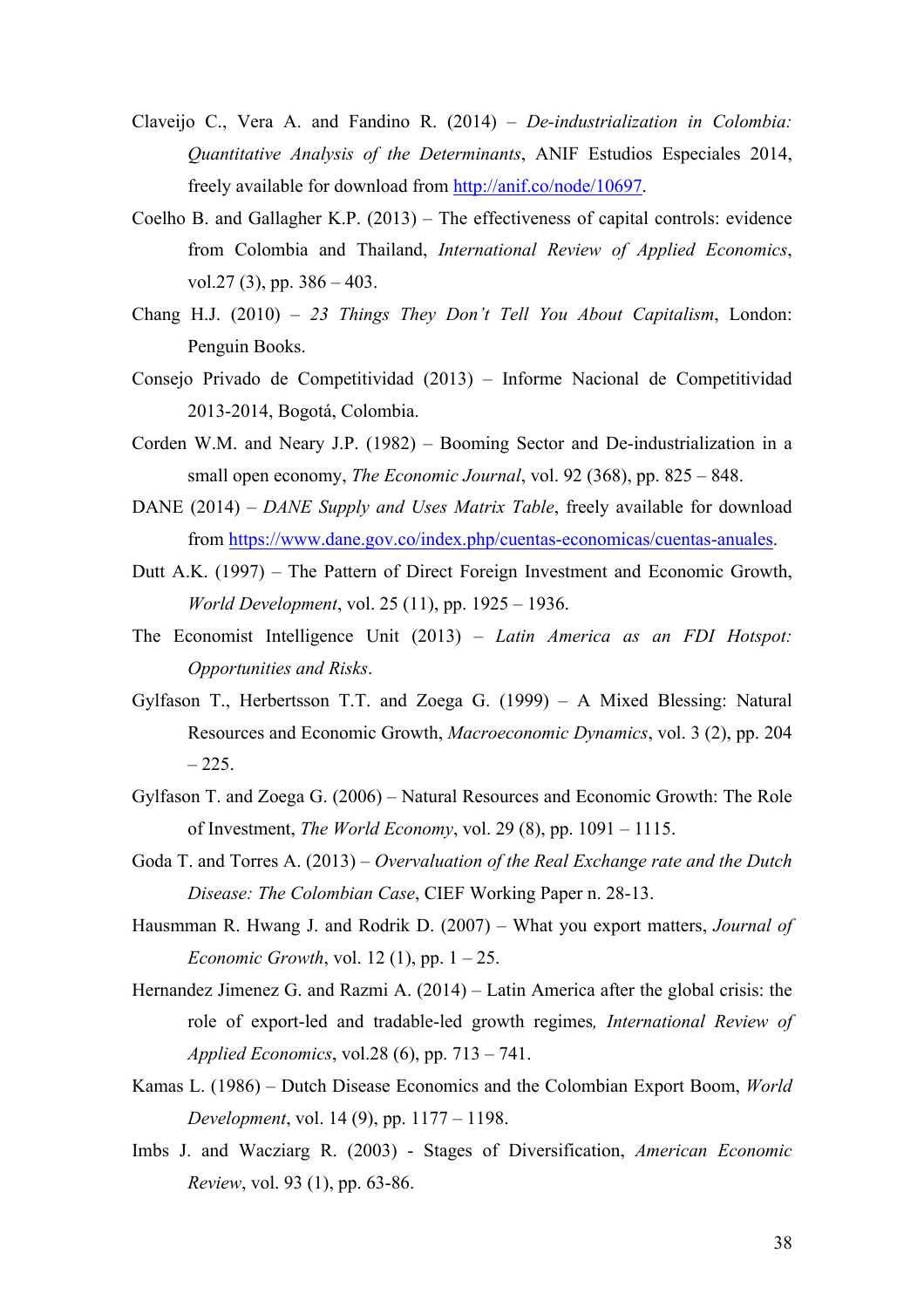- IMF (2014) *World Economic Outlook April 2014*.
- IMF (2015) IMF Country Report on Colombia n. 15/142.
- Mansoorian A. (1991) Resource Discoveries and Excessive External Borrowing, *The Economic Journal*, vol. 101 (409), pp. 1497-1509.
- Manzano O. and Rigobon R. (2001) Resource Curse or Debt Overhang, *NBER Working Paper* n. 8390.
- Missaglia M. (2012) *Finanza, Povertà e Tensioni Internazionali*, in Strazzari F. (ed.), Mercati di Guerra, il Mulino.
- Missaglia, M. (2014) Impacto de los TLC en los departamentos colombianos. Consideraciones de Política Económica, Final Report, CID (Centro de Investigaciones para el Desarrollo), Universidad Nacional de Colombia.
- Ministry of Finance and Public Credit (2014a) *An Outlook of the Colombian Economy*, freely available for download at http://www.minhacienda.gov.co.
- Ministero of Finance and Public Credit (2014b) *Marco Fiscal de Mediano Plazo*, June 2014.
- Ocampo, J. A. (1994) *Trade Policy and Industrialization in Colombia*, 1967 91, in Helleiner G.K. (ed.) – Trade Policy and Industrialization in Turbulent Times, London and New York: Routhledge, pp. 132 – 169.
- Ocampo J. A. (2009) *Performance and Challenges of the Colombian Economy*, freely available for download from http://policydialogue.org/publications.
- Ocampo J. A. (2013) *Prologo*, in Cabrera Galvis M.C. Diez Años de Revaluación, Bogotà: Editorial Oveja Negra.
- OECD (2013) *OECD Economic Assessment of Colombia 2013*, available from www.oecd.org/Colombia.
- Ojeda J.N., Parra-Polonia A. and Vargas C.O. (2014) *Natural-Resource Booms, Fiscal Rules and Welfare in a Small Open Economy*, Banco de la Republica Colombiana Borradores de Economia n. 807.
- Park Madison Partners (2013) *Colombia's Rise: A Primer for International Investors*, freely available for download from http://www.parkmadisonpartners.com/cgibin/news.pl.
- Rodrik D. (2007) Industrial Development: Some Stylised Facts and Policy Directions", in UN-DESA (ed.), *Industrial Development for the 21st Century: Sustainable Development Perspectives*, New York: UN Publishing.